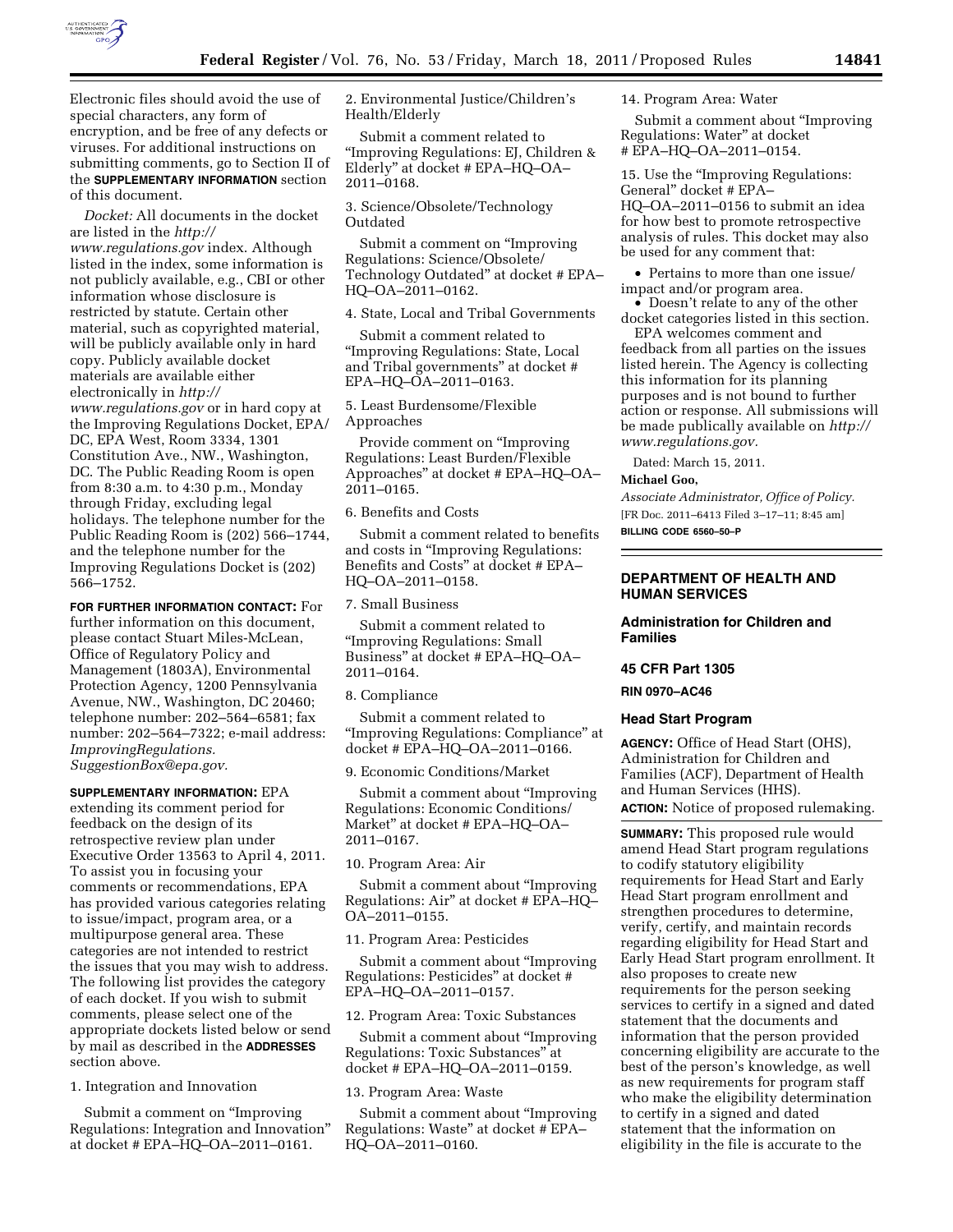best of the person's knowledge, and based on that information, the person has determined the pregnant woman or child to be eligible for services. In addition, it proposes to create a new requirement for agencies to establish policies and procedures describing the actions that will be taken against staff who violate eligibility determination requirements and requires agencies to provide training related to eligibility requirements and the legal consequences of committing fraud. The intent of this rule is to reduce substantially the risk that children or pregnant women who are ineligible for participation in Head Start or Early Head Start programs are enrolled in these programs.

**DATES:** In order to be considered, comments on this proposed rule must be received on or before April 18, 2011. **ADDRESSES:** Interested persons are invited to submit comments to the Office of Head Start, 1250 Maryland Avenue, SW., Washington, DC 20024, Attention: Colleen Rathgeb, Office of Head Start, or electronically via the Internet at *[http://www.regulations.gov.](http://www.regulations.gov)*  If you submit a comment, please include your name and address, identify the docket number for this rulemaking (ACF–2010–XXXXX), indicate the specific section of this document to which each comment applies, and give the reason for each comment. You may submit your comments and material by electronic means, mail, or delivery to the address above, but please submit your comments and material by only one means. A copy of this Notice of Proposed Rulemaking may be downloaded from *[http://](http://www.regulations.gov) [www.regulations.gov.](http://www.regulations.gov)* 

## **FOR FURTHER INFORMATION CONTACT:**

Colleen Rathgeb, Office of Head Start, 202–205–7378 (not a toll-free call). Deaf and hearing impaired individuals may call the Federal Dual Party Relay Service at 1–800–877–8339 between 8 a.m. and 7 p.m. Eastern Time. **SUPPLEMENTARY INFORMATION:** 

#### **I. Statutory Authority**

This Notice of Proposed Rulemaking is published under the authority granted to the Secretary of Health and Human Services by section 644(c) of the Head Start Act, as amended by the Improving Head Start for School Readiness Act of 2007, as well as sections  $645(a)(1)(A)$ and 645A(c) of the Act.

### **II. Comment Procedures**

The Head Start Act provides for a period of at least 30 days for public comment. In making any modifications to this Notice of Proposed Rulemaking,

we will not consider comments received beyond the 30-day comment period. To make sure your comments are fully addressed, we suggest the following:

• Be specific rather than general;

• Address only issues raised by the proposed rule;

• Explain reasons for any objections or recommended changes;

• Propose specific alternative

language, as appropriate; and • Reference the specific section of the

proposed rule being addressed.

### **III. Background**

The Head Start program is a national program that promotes school readiness of low-income children by enhancing their cognitive, social, and emotional development through the provision of health, educational, nutritional, social, and other services that are determined, based on family needs assessments, to be necessary.

The Head Start program provides grants to local public and private nonprofit and for-profit agencies to provide comprehensive child development services to economically disadvantaged children and families, with a special focus on helping preschoolers develop the skills they need to be successful in school. In FY 1995, the Early Head Start program was established to serve families of economically disadvantaged children from birth to three years of age and pregnant women from such families in recognition of the mounting evidence that the earliest years matter a great deal to children's growth and development.

On December 12, 2007, the President signed the Improving Head Start for School Readiness Act of 2007, Public Law 110–134. The law reauthorized the Head Start program through September 30, 2012, and built on the program's many successes. The reauthorization addressed the needs of children and families by focusing efforts on building increased systems of accountability, improving quality, and expanding program access. The 2007 reauthorization also made several changes to the eligibility criteria and related policies for participation in Head Start and Early Head Start programs described in Section 645 and 645A of the Act. The Act included homeless children as a category of individuals who are deemed to be from low-income families and therefore categorically eligible for enrollment in Head Start and Early Head Start, but who were not included explicitly in the previous version of the Act. Homeless children are among the most disadvantaged children in the country. Since the reauthorization, grantees have been informed of these changes through a Program Instruction and various policy clarifications related to categories of individuals that are categorically eligible and the definition of homeless child to be used to determine eligibility. However, the current regulations do not specify how agencies are required to verify or certify that a child is homeless.

The proposed revisions to 45 CFR 1305.2 and 1305.4 directly respond to the findings of a recent investigation by the Government Accountability Office (GAO) that the Head Start program is at risk of having over-income children enrolled while legitimate under-income and categorically eligible children are put on wait lists. GAO presented its preliminary results about its ongoing investigation in testimony entitled, ''Head Start: Undercover Testing Finds Fraud and Abuse at Selected Head Start Centers'' before the House Education and Labor Committee on May 18, 2010, which is available at: *[http://](http://www.gao.gov/new.items/d10733t.pdf) [www.gao.gov/new.items/d10733t.pdf.](http://www.gao.gov/new.items/d10733t.pdf)*  GAO published its final report on September 28, 2010, which reiterated many of the findings disclosed in the May testimony and discussed new findings related to specific fraud allegations at two Head Start grantees. This report is available at: ;*[http://](http://www.gao.gov/products/GAO-10-1049)  [www.gao.gov/products/GAO-10-1049.](http://www.gao.gov/products/GAO-10-1049)* 

Specifically, in its investigation, GAO followed up on received allegations of fraud and abuse involving two Head Start grantees, including that Head Start centers allegedly manipulated recorded income to make over-income applicants appear under-income; encouraged families to report that they were homeless when they were not; enrolled more than 10 percent of over-income children allowed by the Head Start Act; and counted children as enrolled in more than one center at a time. In its final report, GAO states that it was able to substantiate that ''children were enrolled in both the grantee and delegate sites,'' indicating that the grantee did not comply with the Head Start requirement to report an unduplicated count of its funded enrollment numbers. After further investigation of the programs alleged to have enrolled ineligible children by designating them as ''homeless,'' GAO was unable to substantiate the fraud claim because not all of the records reviewed contained sufficient information to determine whether a given family was homeless. However, GAO noted that the lack of requirements related to verifying and documenting a child's homeless status raised concerns about the risk of fraud in the Head Start program.

In order to ascertain if this type of fraud was occurring at other Head Start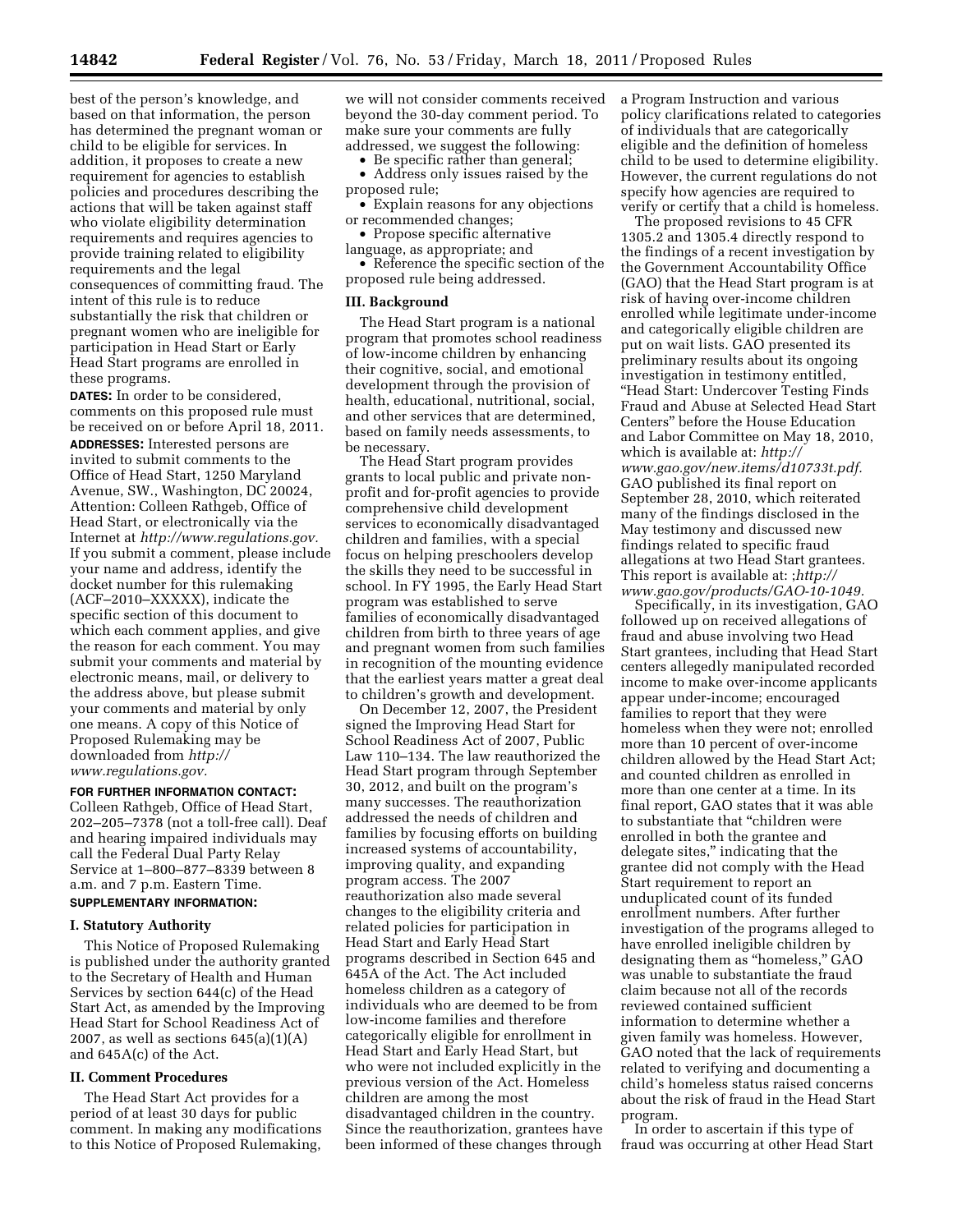centers, GAO attempted to register fictitious children as part of 15 undercover test scenarios at centers in six States and the District of Columbia. GAO found that in eight instances, staff at the Head Start centers fraudulently misrepresented information, including disregarding part of the families' income to register over-income children into under-income slots. The undercover tests revealed that seven Head Start employees lied about applicants' employment status or misrepresented their earnings. GAO concluded that ''this leaves Head Start at risk that overincome children may be enrolled while legitimate under-income children are put on wait lists.'' GAO also noted that "at no point during our registrations was information submitted by GAO's fictitious parents verified, leaving the program at risk that dishonest persons could falsify earnings statements and other documents in order to qualify.''

Upon learning of GAO's investigation, we immediately took numerous actions within our statutory and regulatory authority to respond to GAO's findings and to bolster program integrity efforts across the Head Start and Early Head Start programs; prevent future fraud and mismanagement; and ensure that every slot is reserved for an eligible child. For example, ACF issued a Program Instruction on May 10, 2010, entitled, ''Income Eligibility for Enrollment'' (ACF–PI–HS–10–01), which reminds grantees of their legal obligations to verify the eligibility of each child served and determine eligibility in accordance with the Head Start statute and regulations, as well as the serious consequences for falsifying eligibility determinations. The Program Instruction is available at: *[http://](http://eclkc.ohs.acf.hhs.gov/hslc/Program%20Design%20and%20Management/Head%20Start%20Requirements/PIs/2010/resour_pri_002_051010.html)  [eclkc.ohs.acf.hhs.gov/hslc/](http://eclkc.ohs.acf.hhs.gov/hslc/Program%20Design%20and%20Management/Head%20Start%20Requirements/PIs/2010/resour_pri_002_051010.html) [Program%20Design%](http://eclkc.ohs.acf.hhs.gov/hslc/Program%20Design%20and%20Management/Head%20Start%20Requirements/PIs/2010/resour_pri_002_051010.html) [20and%20Management/](http://eclkc.ohs.acf.hhs.gov/hslc/Program%20Design%20and%20Management/Head%20Start%20Requirements/PIs/2010/resour_pri_002_051010.html) [Head%20Start%20Requirements/PIs/](http://eclkc.ohs.acf.hhs.gov/hslc/Program%20Design%20and%20Management/Head%20Start%20Requirements/PIs/2010/resour_pri_002_051010.html) 2010/resour*\_*pri*\_*002*\_*[051010.html.](http://eclkc.ohs.acf.hhs.gov/hslc/Program%20Design%20and%20Management/Head%20Start%20Requirements/PIs/2010/resour_pri_002_051010.html)* On May 17, 2010, the Secretary of HHS, Kathleen Sebelius, sent a letter to every Head Start and Early Head Start grantee in the country to underscore the serious nature of GAO's allegations and notify them that HHS is intensifying its oversight and enforcement actions. This letter is available at: *[http://](http://www.hhs.gov/news/press/2010pres/05/head_start_letter.html)  [www.hhs.gov/news/press/2010pres/05/](http://www.hhs.gov/news/press/2010pres/05/head_start_letter.html) head*\_*start*\_*[letter.html.](http://www.hhs.gov/news/press/2010pres/05/head_start_letter.html)* We also have begun to conduct more unannounced monitoring visits to Head Start grantees; have created a Web-based ''hotline'' that will allow those with information of impropriety of any kind to report directly to the Secretary of HHS; have begun to increase oversight and reviews of programs with identified risk factors;

and will continue to use our authority to suspend or terminate grantees where pervasive fraud or misuse of funds is found.

However, we believe GAO's findings necessitate the implementation of new enrollment procedures, as proposed by this regulation, in order to reiterate and strengthen the requirements. Therefore, we are proposing new requirements for Head Start and Early Head Start agency staff regarding verification, documentation, and certification of the information submitted by the applicants prior to determining if a pregnant woman or child is eligible for participation in a Head Start or Early Head Start program. This proposed regulation will ensure that taxpayer dollars are spent in conformance with the purpose and requirements of the Head Start Act and that the neediest children and families in our country benefit from the program's services. The purpose of the program, as stated in section 636 of the Head Start Act, is to ''promote the school readiness of lowincome children'' and provide ''lowincome children and their families of health, educational, nutritional, social, and other services that are determined, based on family needs assessments, to be necessary.'' As stated in sections 645 and 645A of the Head Start Act and Part 1305 of the current Head Start regulations, the eligibility requirements of the program require that, with limited exceptions, participants must be either ''income eligible,'' meaning the pregnant woman or family's income is equal to, or less than, the income guidelines (the ''official poverty line'') or ''categorically eligible,'' meaning that the individuals are eligible for participation in a Head Start or Early Head Start program even if the income of the pregnant woman or family exceeds the income guidelines due to being a member of one of the specific categories of individuals authorized under the Act and current regulations—being eligible for public assistance; being a homeless child; or being a child in foster care. While the Head Start Act provides authority for grantees to enroll a certain portion of pregnant women and children who are not income or categorically eligible, the statute nonetheless makes clear that the primary target populations for the Head Start and Early Head Start programs are low-income and categorically eligible children and their families, and, in the case of Early Head Start, low-income pregnant women. Therefore, most of the enrollment slots are reserved for pregnant women and children who are income or categorically eligible.

In particular, we believe GAO's findings regarding the apparent

fraudulent enrollment of ineligible children in Head Start slots that are reserved for children who are income and categorically eligible necessitate the implementation of new enrollment procedures to ensure eligible children receive Head Start services in a timely fashion and to prevent harm resulting from being denied access to these services. In the case of Head Start, if an eligible child misses all or a part of the year of Head Start services because an ineligible child is enrolled in a slot intended for the eligible child, the eligible child suffers real harm by being deprived of an essential educational experience needed to prepare him or her for success in elementary school. In the case of Early Head Start, if an eligible infant or toddler misses all or a part of the year of Early Head Start services, the child suffers harm by being denied participation in a program that has been shown by research to help children perform significantly better on a range of measures of cognitive, language, and social-emotional development than those in a randomly assigned control group and potentially to reduce the risk of poor cognitive, language, and school outcomes later on in life.

GAO identified the lack of verification requirements as a concern related to enrollment fraud as they found evidence that ''Head Start staff encouraged parents to report that they were homeless when they were not in order to qualify them for the program.'' Therefore, we believe it is essential to issue this proposed rule to prevent cases of fraud in which staff intentionally enroll children based on being homeless, despite knowing they are ineligible. Specifically, this proposed regulation reflects the status of homeless children as categorically eligible for participation in Head Start and Early Head Start in order to conform to the Head Start Act and specifies how agency staff must verify, certify, and document in a child's record how they explored a claim by a child's parent, guardian, or other person(s) seeking services for the child who has knowledge of the family's situation that the child is homeless.

We note that since GAO's findings were released, we have kept the Head Start grantee community, Congress, and the general public apprised of our increased focus on program integrity and our planned changes in operating procedures. In addition, these proposed requirements would place a minimal burden on grantees. For example, this proposed regulation would add a requirement for grantees to maintain source documents in each child and pregnant woman's record; grantees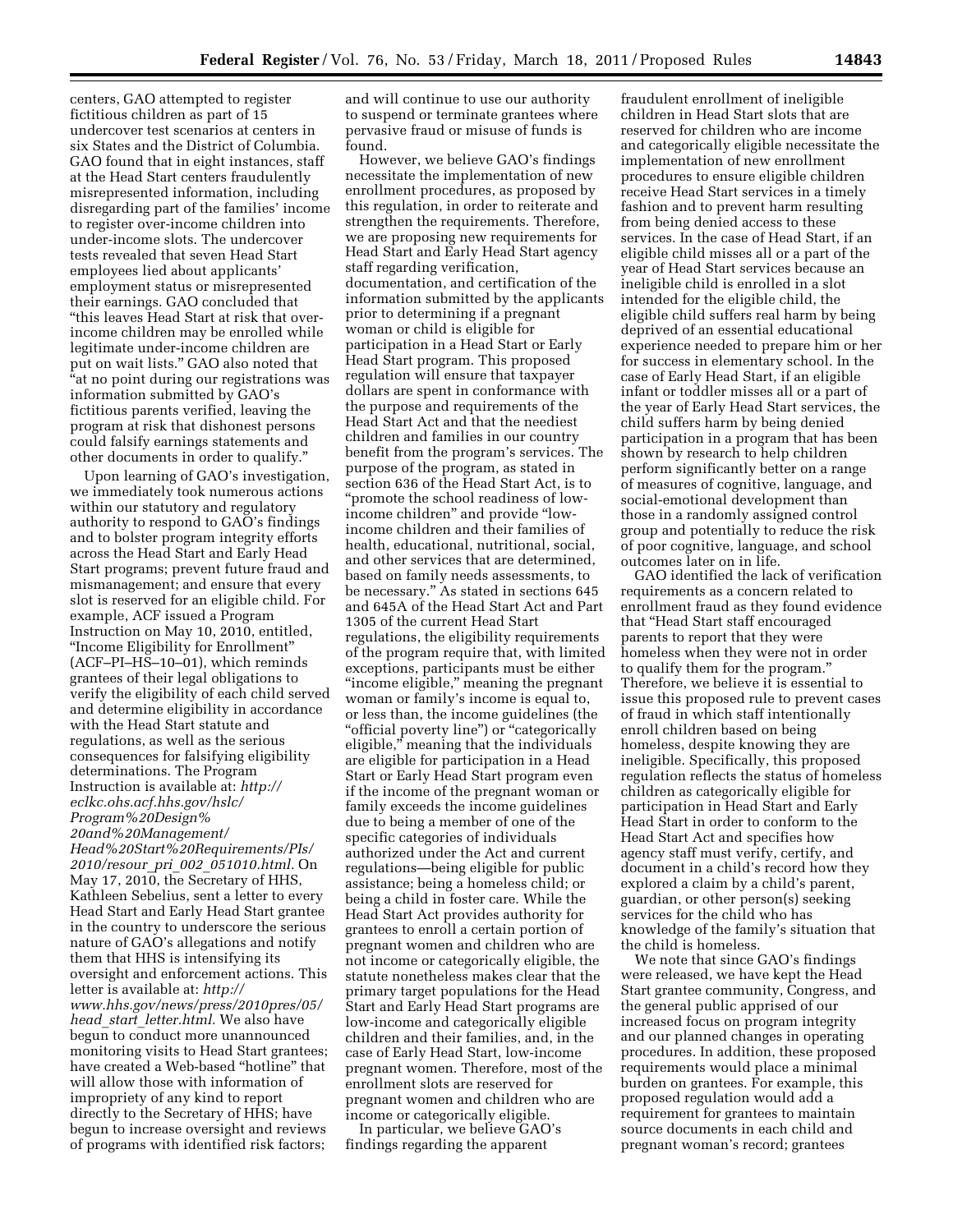already are required to review these source documents for the purposes of income eligibility determination, so the proposed new requirement would be to review source documents for categorical eligibility, as well as maintain copies of all source documents used to determine eligibility in each pregnant woman and child's eligibility determination record.

### **IV. Discussion of Regulatory Provisions**

As discussed, the findings of a recent investigation by GAO identified weaknesses in existing eligibility verification and documentation requirements that allegedly resulted in the enrollment of ineligible children. The proposed revisions to § 1305.2 and § 1305.4 are intended to reiterate and strengthen Head Start and Early Head Start agency procedures for determining eligibility for program enrollment, including procedures to verify, certify, and document such eligibility, and eliminate such weaknesses. In addition, the regulation proposes to create a new requirement for pregnant women and parents, guardians, or other person(s) seeking services for the child who have knowledge of the family's situation to certify that they have submitted factual and accurate documents to be used to verify their eligibility. The regulation proposes to create new requirements for program staff who make the eligibility determination to certify that the information relied on in making the decision is accurate to the best of his or her knowledge. The regulation proposes to initiate new requirements for agencies to establish policies describing the actions that will be taken against agency staff who intentionally violate Federal and agency eligibility determination regulations, policies, and procedures. The regulation also proposes new requirements for agencies to provide training related to eligibility requirements and the legal consequences of committing fraud. The proposed revisions also change the definitions of ''Head Start eligible,'' "income guidelines," and "low-income family'' and add a definition of ''homeless children'' to conform to statutory requirements and provisions.

Note that we use the term "we" throughout the regulatory text and preamble. The term "we" means the Secretary of the Department of Health and Human Services in consultation with the Assistant Secretary for Children and Families and other officials within the Department. Likewise, the term "Act" refers to the Head Start Act, as amended.

### *Section 1305.2—Definitions*

This regulation proposes to modify the definitions of "Head Start eligible," ''income guidelines,'' and ''low-income family'' to comply with statutory requirements and provisions. The current definitions contain outdated information regarding eligibility guidelines and/or incorrect statutory citations that we believe must be updated in order to ensure all grantees have correct and clear information related to participant eligibility and enrollment. Otherwise, the Head Start program will be vulnerable to incorrect eligibility and enrollment determinations. To provide clarification for grantees, we also propose to add the definition of ''homeless children'' as paragraph (i) from section 725(2) of the McKinney-Vento Homeless Assistance Act (42 U.S.C. 11434a(2)), which was added as a definition in section 637(11) of the Head Start Act in the 2007 reauthorization, and to redesignate the subsequent definitions accordingly.

The current definition of ''Head Start eligible'' states that: ''A child that meets the requirements for age and family income as established in this regulation or, if applicable, as established by grantees that meet the requirements of section 645(a)(2) of the Head Start Act. Up to 10 percent of the children enrolled may be from families that exceed the low-income guidelines. Indian Tribes meeting the conditions specified in 45 CFR 1305.4(b)(3) are excepted from this limitation.'' This definition does not reflect current statutory eligibility requirements. For example, the rule that ''up to 10 percent of the children enrolled may be from families that exceed the low-income guidelines'' was changed when the 2007 reauthorization created several other eligibility provisions. In addition, the definition does not include ''Early Head Start'' in the lead-in language. Therefore, the new definition of ''Head Start and Early Head Start eligible'' at § 1305.2(g) is proposed to read as follows: ''Head Start or Early Head Start eligible means a pregnant woman or child who meets the requirements for age and family income or categorical eligibility or, if applicable, the requirements established by a grantee under section 645(a)(2) of the Head Start Act or by a Head Start program operated by an Indian Tribe under 45 CFR § 1305.4(d).''

As indicated, we propose to add a definition in § 1305.2 of ''homeless children.'' The 2007 reauthorization expanded eligibility to include homeless children as categorically eligible for participation in Head Start. The definition of ''homeless children''

also was added to section 637(11) of the Head Start Act, which states that ''[t]he term "homeless children" has the meaning given the term ''homeless children and youth'' in section 725(2) of the McKinney-Vento Homeless Assistance Act (42 U.S.C. 11434a(2)).'' To improve clarity for grantees and enable them to have the necessary references related to eligibility determination in one regulation, we propose to include a definition of "homeless children" based on the McKinney-Vento Homeless Assistance Act as § 1305.2(i) to mean individuals who lack a fixed, regular, and adequate nighttime residence (within the meaning of 42 U.S.C. 11302(a)(1)); and include (i) children and youths who are sharing the housing of other persons due to loss of housing, economic hardship, or a similar reason; are living in motels, hotels, trailer parks, or camping grounds due to the lack of alternative adequate accommodations; are living in emergency or transitional shelters; are abandoned in hospitals; or are awaiting foster care placement; (ii) children and youths who have a primary nighttime residence that is a public or private place not designed for or ordinarily used as a regular sleeping accommodation for human beings (within the meaning of 42 U.S.C.  $11302(a)(2)(C)$ ; (iii) children and youths who are living in cars, parks, public spaces, abandoned buildings, substandard housing, bus or train stations, or similar settings; and (iv) migratory children (as such term is defined in 20 U.S.C. 6399) who qualify as homeless for the purposes of this part because the children are living in circumstances described in paragraphs (i) through (iii).

The current definition of ''income guidelines'' at § 1305.2(j) references an outdated section of the Head Start Act. The current definition defines ''income guidelines'' as ''the official poverty line specified in section 652 of the Head Start Act.'' However, the official poverty line in the Act now is referenced in the definitions section (section 637(19)) of the Head Start Act. Therefore, we propose to update § 1305.2(j) to reference the correct Head Start Act citation and to redesignate it as paragraph (k). The proposed new definition of income guidelines at § 1305.2(k) means the official poverty line specified in section 637(19) of the Head Start Act. The U.S. Department of Health and Human Services publishes the income guidelines each year in the **Federal Register**; they also are available at *[http://aspe.hhs.gov/poverty/.](http://aspe.hhs.gov/poverty/)* 

The current definition of ''low-income family'' at § 1305.2(l) states that low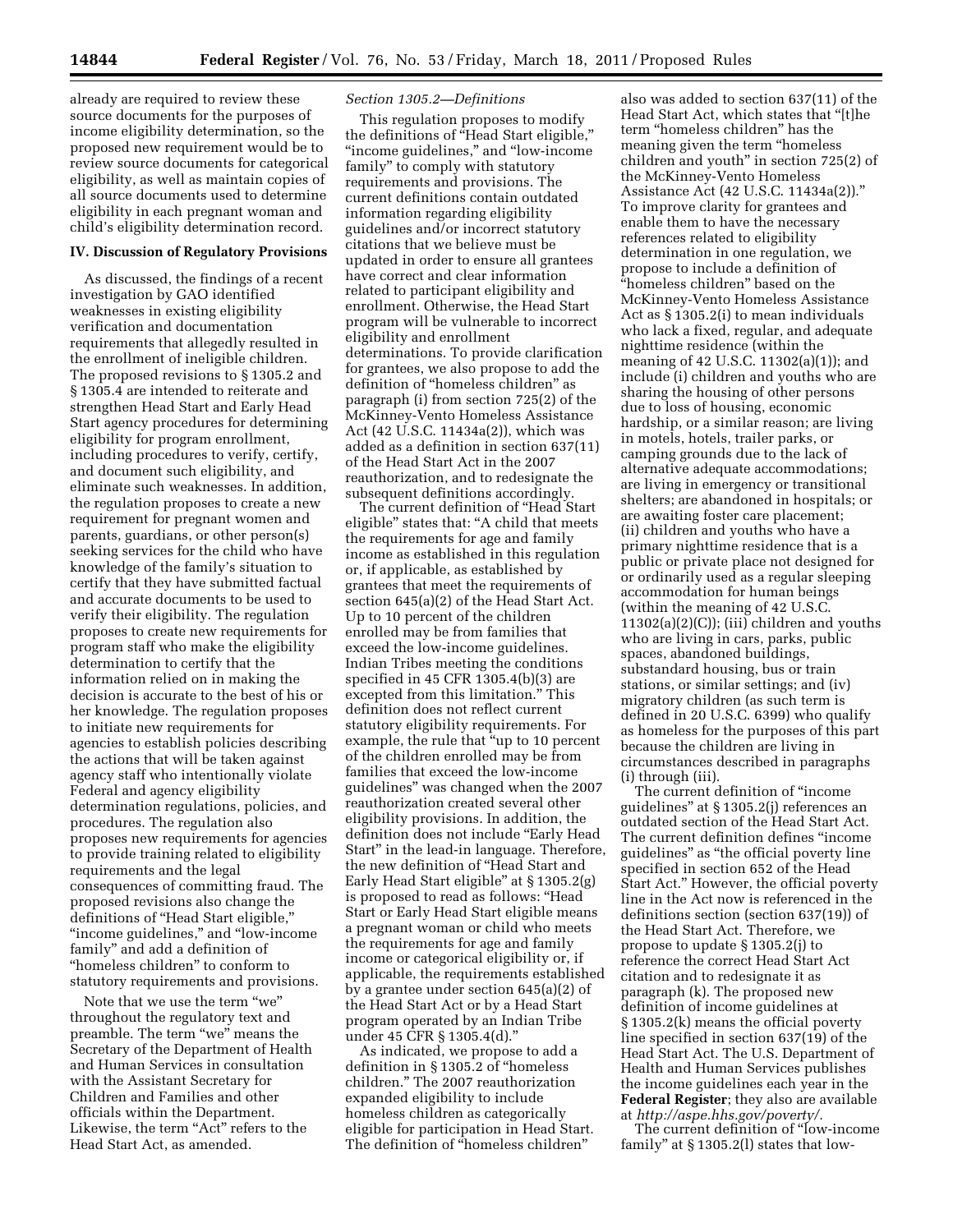income family means a family whose total annual income before taxes is equal to, or less than, the income guidelines. The definition also states that, for the purpose of eligibility, a child from a family that is eligible for public assistance or a child in foster care is eligible even if the family income exceeds the income guidelines. Public assistance and foster care, as well as being a homeless child, are classified as the three types of "categorical eligibility'' that are authorized by current statute and regulations and further specified in this regulation. We propose to remove the public assistance and foster care categories of recipients currently included in the definition of ''low-income family'' to prevent confusion and mistakes because agencies are not required to verify family income in these cases. We also propose to redesignate paragraph (l) as paragraph (m). The proposed definition of ''low-income family'' at § 1305.2(m) only refers to eligibility based on the income guidelines and reads as follows: ''Low-income family means a family whose total income before taxes is equal to, or less than, the income guidelines.''

# *Section 1305.4—Determining, Verifying, and Documenting Eligibility*

In order to update and strengthen the content of § 1305.4 related to determining, verifying, and documenting Head Start and Early Head Start program eligibility consistent with the changes made through the 2007 reauthorization of the Head Start Act, we propose to revise the heading of § 1305.4, "Age of child and family income eligibility" to read "Determining, verifying, and documenting eligibility.''

Because the current regulations regarding eligibility were updated last on March 16, 1998, prior to the 2007 reauthorization of the Head Start Act, these proposed revisions represent the full scope of actions Head Start and Early Head Start agencies are required now by statute to undertake related to determining participant eligibility. We propose to revise § 1305.4 to incorporate the new income eligibility criteria added in the 2007 reauthorization. These proposed determination requirements are described in paragraphs (a) through (d). We believe that the lack of updated and accurate descriptions of eligibility criteria in the current regulations otherwise would contribute to confusion and enrollment determination errors by Head Start and Early Head Start programs.

The current regulations require programs to verify family income (§ 1305.4(c)); identify which documents should be reviewed (§ 1305.4(d)); and

establish rules under which an agency must maintain a signed statement by an employee that identifies which documents were examined and stating the child is eligible (§ 1305.4(e)). The current regulations only specify that income eligibility based on having income below the Federal poverty line, has to be verified and do not require that copies of documentation be maintained in the agency records. We believe that the lack of clear up-to-date rules governing eligibility determination, verification, certification, and documentation requirements in the current regulations exposes the Head Start and Early Head Start programs to an unacceptable risk of fraud, as revealed by GAO's investigation.

Therefore, as detailed later in this preamble, in paragraphs (e) to (g), we describe proposed requirements for agency staff to verify income and categorical eligibility and propose specific instructions about the required certification and documentation steps program staff must take. In paragraph (g), the regulation proposes new requirements for pregnant women and person(s) seeking services for individual children to certify that the documents and information that they provided concerning eligibility are accurate to the best of their knowledge, as well as a new requirement for the program staff persons who made the eligibility determination also to certify that the information on eligibility in the file is accurate to the best of their knowledge. Paragraph (g) also proposes to add new requirements related to documentation to ensure that agency staff maintains eligibility determination records for each pregnant woman or child, including copies of all documents submitted by a pregnant woman or persons seeking services on behalf of a child to the program relating to the pregnant woman's or child's eligibility for services and any staff member's notes recording any other information related to eligibility received from any source; documentation establishing that an agency staff member verified the accuracy of the information on eligibility; a record of the category under which the pregnant woman or child was determined eligible; and the required beneficiary and staff certifications. Additionally, paragraph (g) explains the retention and access requirements related to eligibility determination records.

In paragraph (h) we propose a new requirement that all Head Start and Early Head Start agencies must establish policies and procedures describing the actions that will be taken against agency

staff who commit intentional violations of Federal and agency eligibility determination requirements, including enrolling pregnant women and children who staff have not documented as eligible to participate in the program.

In paragraph (i), we propose to extend current regulatory training requirements at § 1304.52(l) to specify that such training for all governing body, policy council, management and those staff members who have the responsibility to make eligibility determinations must include an explanation of the legal consequences of committing fraud and information on methods for obtaining facts necessary for complete and accurate eligibility determinations.

Specifically, proposed paragraph (a) reflects the statutory requirements at section 638 of the Act regarding age eligibility for participation in the Head Start program. Following the statute, we begin paragraph (a) by noting the exception stated in section 645(a)(2) of the Head Start Act, which authorizes qualifying communities to develop their own eligibility criteria within statutory limits. Section 645(a)(2) applies to a Head Start program that is operated in a community with a population of 1,000 or less individuals and the following conditions apply: There is no other preschool program in the community; the community is located in a medically underserved area, as designated by the Secretary pursuant to section 330(b)(3) of the Public Health Service Act [42 U.S.C. 254c(b)(3)], and is located in a health professional shortage area, as designated by the Secretary pursuant to section 332(a)(1) of such Act [42 U.S.C.  $254e(a)(1)$ ; the community is in a location which, by reason of remoteness, does not permit reasonable access to preschool and medical services; and not less than 50 percent of the families to be served in the community are eligible under the eligibility criteria established by the Secretary under paragraph in section 645(a)(1) of the Act. A Head Start program in such a locality is required to establish the eligibility criteria to be used, except that no child residing in such community whose family is eligible under such eligibility criteria shall, by virtue of regular eligibility criteria, be denied an opportunity to participate in such program.

Section 645A(c) of the Act provides that to be eligible for participation in Early Head Start programs, an individual must be a pregnant woman or a child under the age of three. Section  $645(a)(5)(A)$  of the Act provides that children who are at least three years old through the age of compulsory school attendance are age eligible for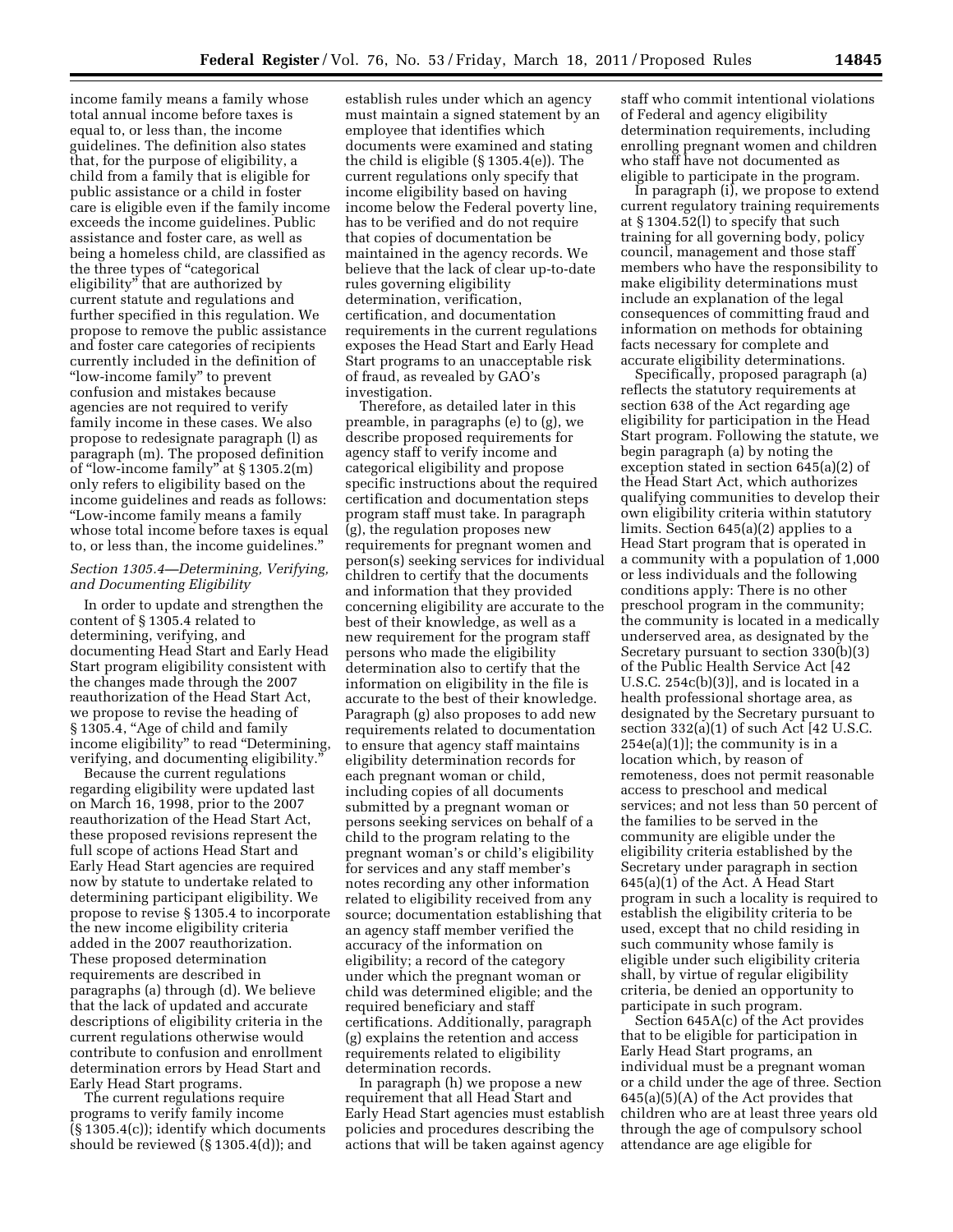participation in Head Start programs. The current regulations at § 1305.4(a) describe age eligibility requirements as follows: ''To be eligible for Head Start services, a child must be at least three years old by the date used to determine eligibility for public school in the community in which the Head Start program is located, except in cases where the Head Start program's approved grant provides specific authority to serve younger children. Examples of such exceptions are programs serving children of migrant families and Early Head Start programs.'' However, the paragraph is outdated and needs to be changed in order to reflect current statutory provisions. We believe the lack of thorough and clear descriptions of age eligibility criteria could contribute to confusion and enrollment mistakes by Head Start and Early Head Start programs as they respond to the new verification procedures proposed through this regulation. In addition, in order to clarify which age eligibility requirements apply to Early Head Start participation versus those that apply to Head Start participation, we propose to create two paragraphs to distinguish the different age eligibility requirements for each program.

Since the current paragraph (a) does not refer to the specific age eligibility requirements for Early Head Start programs, we propose in paragraph (a)(1)(i) that to be eligible for Early Head Start services, "a child must be an infant or toddler between the ages of zero and three years old.'' Current paragraph (a) also does not refer to the age eligibility of pregnant women. Therefore, we propose to add a provision in (a)(1)(ii) to specify that a pregnant woman may be any age in order to be eligible for enrollment in an Early Head Start program.

In proposed paragraph (a)(2), we primarily state the same eligibility requirements currently found in paragraph (a). Specifically, proposed (a)(2) states that ''To be age eligible for Head Start services, a child must be at least three years old by the date used to determine eligibility for public school in the community in which the Head Start program is located and not older than the age of required school attendance, except in cases where the Head Start program's approved grant provides specific authority to serve younger children. Examples of such exceptions are programs serving children of migrant and seasonal farmworker families.'' The date to be used for age determination remains the same as the current regulation. We propose to remove the current exception of Early

Head Start programs since we now explain the Early Head Start requirements separately in proposed paragraph (a)(1). We also propose to add reference to ''seasonal farmworker families'' to reflect statutory terminology.

Under proposed paragraph (b)(1), we describe the statutory income eligibility requirements found in section 645(a)(1) of the Act. As described above with regard to paragraph (a), we begin proposed paragraph (b) with the exception stated in section 645(a)(2) of the Head Start Act, which authorizes qualifying communities to develop their own eligibility criteria. Proposed paragraph (b)(1) reflects the requirements for Head Start and Early Head Start eligibility that pregnant women and age eligible children from low-income families shall be eligible for participation in Head Start and Early Head Start programs.

Proposed paragraph (b)(2) reflects the new statutory authority at section  $645(a)(1)(B)(iii)(I)$  established by the 2007 reauthorization of the Head Start Act. This paragraph explains that to a reasonable extent, but not to exceed 10 percent of participants, participants may include age eligible children and pregnant women in the area served who would benefit from Head Start or Early Head Start programs, but who are not eligible under paragraphs (b)(1) or (c) [income or categorically eligible]. In order to conform to the new statutory authority that was provided in section  $645(a)(1)(B)(iii)(I)$  through the 2007 reauthorization, we reiterate in proposed paragraph (b) that programs may enroll pregnant women or children from over-income families "in the area served who would benefit from such programs.''

Proposed paragraph (b)(3) reflects the new statutory authority at section  $645(a)(1)(B)(iii)(II)$  established by the 2007 reauthorization of the Head Start Act. This paragraph explains that from the area served, programs may enroll an additional 35 percent of participants beyond the 10 percent eligible under proposed paragraph (b)(2) that are pregnant women and age eligible children whose families have incomes over 100 percent but below 130 percent of the income guidelines, who do not satisfy the eligibility requirements described under paragraphs (b)(1) or (c) [income or categorically eligible]. We are reiterating the provision in this proposed rule to conform to the new statutory authority that was provided through the 2007 reauthorization.

Proposed paragraph (b)(3)(i) specifies that agencies that choose to serve individuals eligible under this

paragraph must establish and implement outreach, prioritization, and enrollment policies and procedures that ensure they are meeting the needs of children and pregnant women eligible based on being a member of a lowincome family, as defined in this proposed rule, and enrolling at least 10 percent of children with disabilities who are eligible under proposed paragraph (b)(2), prior to serving the pregnant women and children from families with incomes over 100 percent to 130 percent of the income guidelines.

In order to align the Head Start regulations with the Act, proposed paragraph (b)(3)(ii) also references the annual reporting requirements stated in section  $645(a)(1)(B)(iv)$  of the Act for agencies that choose to serve additional children and pregnant women per the authority granted at section  $645(a)(1)(B)(iii)(II)$  of the Act. The 2007 reauthorization added the reporting requirement under section 645(a)(1)(B)(iv) for all Head Start and Early Head Start agencies that serve additional pregnant women and children under section  $645(a)(1)(B)(iii)(II)$  to document how the grantees enrolling additional overincome children are meeting the needs of children from low-income families, homeless children, children in foster care, and pregnant women and children from families eligible for public assistance, as well as to document that they have implemented outreach and enrollment policies and procedures that ensure the agency is enrolling at least 10 percent of children with disabilities prior to serving children from families with incomes over 100 percent and under 130 percent of the income guidelines.

Proposed paragraph (c) describes the three types of categorical eligibility for Head Start and Early Head Start based on section 645(a)(1)(B)(i) and (ii) of the Act and 45 CFR 1305.4(l).

The first proposed type of categorical eligibility reiterates the eligibility condition stated in section  $645(a)(1)(B)(i)$  of the Act that a child is eligible if the child's family is ''eligible or, in the absence of child care, would potentially be eligible for public assistance.'' In addition, children and pregnant women are eligible under the proposed regulation for Early Head Start based on section 645A(c) of the Head Start Act, which makes the eligibility criteria in section 645(a)(1) of the Act applicable to the enrollment of children and pregnant women in Early Head Start programs. As provided in policy guidance, TANF and SSI are the only two programs that are considered as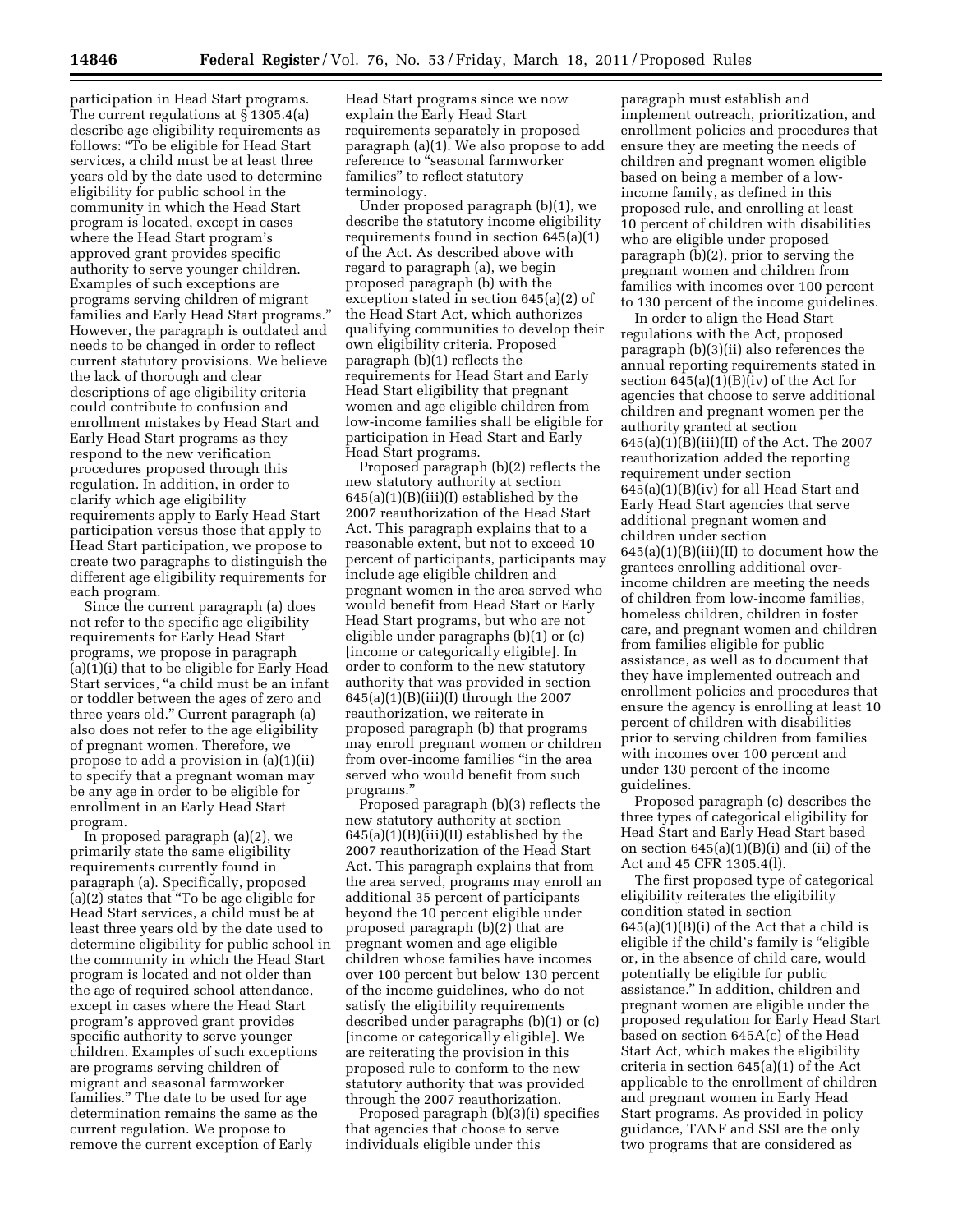public assistance for determining Head Start Eligibility.

The second proposed type of categorical eligibility specifies that a homeless child is eligible for participation, as stated in section 645(a)(1)(B)(ii) of the Act. Section 645A(c) of the Head Start Act makes the eligibility criteria in section 645(a)(1) of the Act applicable to the enrollment of children and pregnant women in Early Head Start programs. As described earlier, the 2007 reauthorization added the provision stating that homeless children are categorically eligible for participation in Head Start. The definition of ''homeless children'' also was added to section 637(11) of the Head Start Act, which states that ''[t]he term "homeless children" has the meaning given the term ''homeless children and youth'' in section 725(2) of the McKinney-Vento Homeless Assistance Act (42 U.S.C. 11434a(2)).'' As stated previously, we propose to add this definition of ''homeless children'' to § 1305.2(i) to improve clarity for grantees.

The third type of categorical eligibility proposes that children in foster care are eligible for participation, which already is specified in the current definition of ''low-income family'' in § 1305.2(l) (proposed to be redesignated as § 1305.2(m)). It has been longstanding Head Start policy for foster children to be eligible for participation in Head Start, without regard to their foster family's income. We propose in paragraph (c) to add a reference to the regulatory definition of foster care used for Federal child welfare programs to this Head Start rule to enable grantees to conduct the eligibility determination process accurately and consistently. We propose to reference 45 CFR 1355.20(a), which defines foster care to mean ''24 hour substitute care for children placed away from their parents or guardians and for whom the State agency has placement and care responsibility. This includes, but is not limited to, placements in foster family homes, foster homes of relatives, group homes, emergency shelters, residential facilities, child care institutions, and preadoptive homes. A child is in foster care in accordance with this definition regardless of whether the foster care facility is licensed and payments are made by the State or local agency for the care of the child, whether adoption subsidy payments are being made prior to the finalization of an adoption, or whether there is Federal matching of any payments that are made.''

In summary, proposed paragraph (c) provides that pregnant women and age eligible children are categorically

eligible for enrollment in Head Start and Early Head Start if: (1) The pregnant woman or the child's family is eligible or, in the absence of child care, would potentially be eligible for public assistance; (2) the child is homeless, as defined in § 1305.2(i); or (3) the child is in foster care.

In proposed paragraph (d), we move the requirements and procedures related to the special income eligibility rules governing Indian Tribes that are reflected currently in § 1305.4(b)(3) and (4) to proposed paragraph (d)(1) through (5). The current paragraph only includes references to income eligibility based on the low-income guidelines, but does not include references to categorical eligibility. Therefore, we also propose to update this paragraph to conform to the statutory authority.

Under the proposed paragraph, a Head Start or Early Head Start program operated by an Indian Tribe may enroll more than 10 percent of its children from families whose incomes exceed the low-income guidelines or are not categorically eligible when:

• All children from Indian and non-Indian families living on the reservation that meet the low-income guidelines or are categorically eligible who wish to be enrolled in the program are served by the program;

• All children from income-eligible or categorically-eligible Indian families native to the reservation living in nonreservation areas, approved as part of the Tribe's service area, who wish to be enrolled in the program are served by the program. In those instances in which the non-reservation area is not served by another Head Start or Early Head Start program, the Tribe must serve all of the income-eligible and categorically-eligible Indian and non-Indian children whose families wish to enroll them in the program prior to serving over-income children;

• The Tribe has the resources within its grant or from other non-Federal sources to enroll children from families whose incomes exceed the low-income guidelines or are not categorically eligible without using additional funds from HHS intended to expand Head Start or Early Head Start services; and

• At least 51 percent of the children to be served by the program are from families that meet the income-eligibility guidelines or are categorically eligible.

Proposed paragraph (d)(5) maintains the content from current § 1305.4(b)(4), but updates the reference in this provision from paragraph (b)(3) to paragraph (d). The paragraph proposes that programs which meet the conditions of paragraph (d) must annually set criteria that are approved

by the Policy Council and the Tribal Council for selecting over-income children who would benefit from such a program.

Proposed paragraph (e) would establish requirements for family income to be verified before a child or pregnant woman is determined to be eligible for Head Start or Early Head Start participation based on being a member of a low-income family. We propose adding these income verification requirements to respond to GAO's findings and concerns related to the lack of requirements in many programs to verify, document, and maintain records. This proposed income verification process would reduce the risk GAO cited whereby ''dishonest persons could falsify earnings statements and other documents in order to qualify.'' This responds directly to GAO's recommendation that we establish ''more stringent income verification requirements, documentation requirements, or both by Head Start employees responsible for certifying family eligibility, such as maintaining income documentation provided by the applicant (*e.g.,* pay stubs or W–2s).'' Moreover, we have communicated to the public and to grantees on several occasions that we would be addressing GAO's findings by strengthening our verification requirements. For example, Secretary Sebelius provided notice to all grantees through her May 17, 2010 letter that we would be developing new regulations ''that will address verification requirements.''

Proposed paragraph (e) incorporates the current regulatory requirement related to income verification in § 1305.4(c), which requires that family income must be verified by the Head Start or Early Head Start program before determining that a child is eligible based on income guidelines. We propose to continue the longstanding requirement that family income must be verified prior to determining eligibility for enrollment in a Head Start or Early Head Start program. As defined in proposed § 1305.2(b), the term ''enrollment'' means ''the official acceptance of a family by a Head Start program and the completion of all procedures necessary for a child and family to begin receiving services.''

Paragraph (e) proposes a new requirement related to a pregnant woman's or family's declaration that the pregnant woman or family has no income. Currently, there are no regulations that specify what actions agencies should take when a pregnant woman or a child's parent, guardian, or other person(s) seeking services for the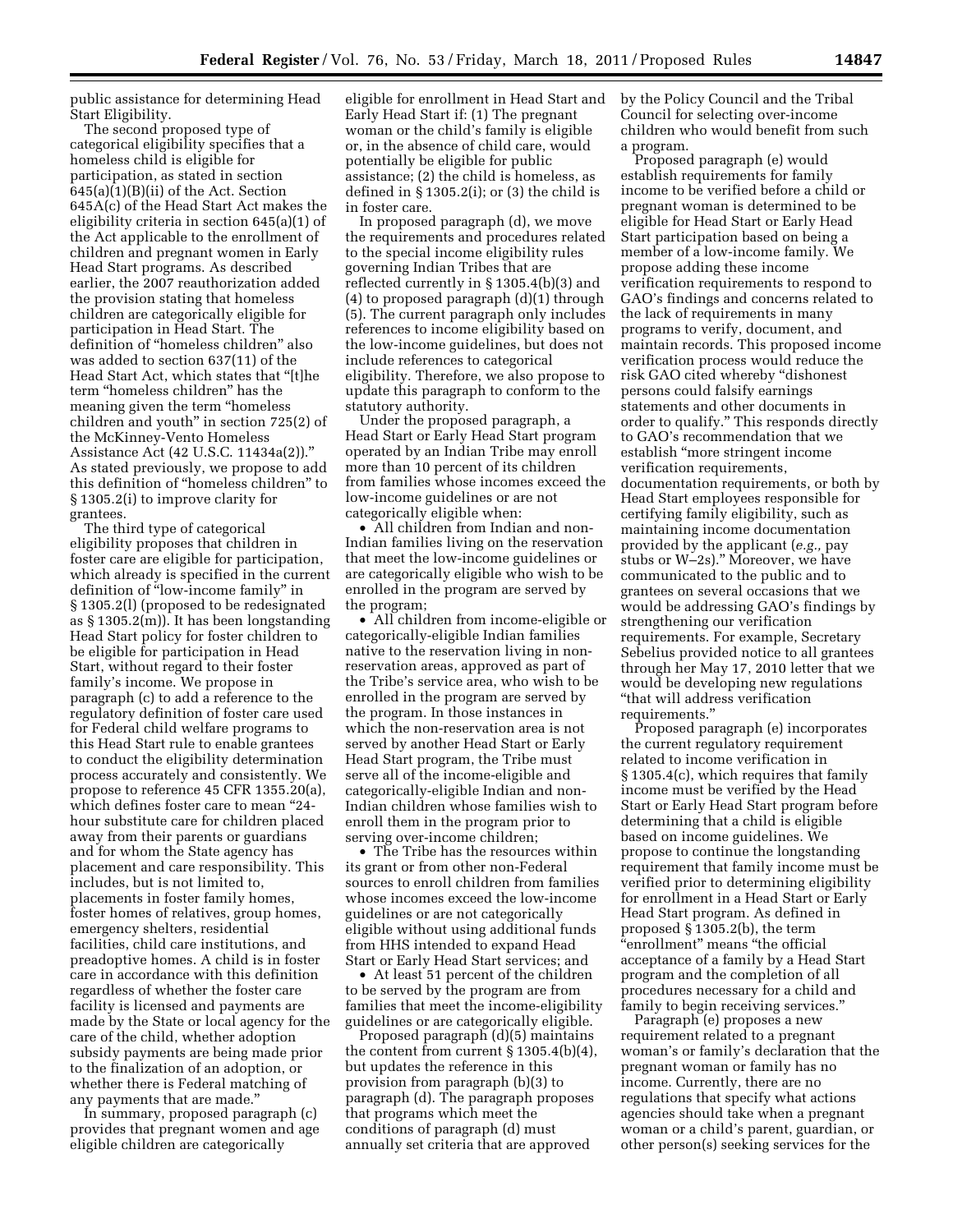child who has knowledge of the family's finances states that the pregnant woman or family has no income to report. We recognize the difficulty Head Start and Early Head Start agencies face in obtaining documentation supporting a declaration that an individual has no income. Therefore, in such cases when a pregnant woman or family reports having no income and submits no documentation proving that the pregnant woman or family has no income, proposed paragraph (e) would require agency staff to document that they explored a pregnant woman or family's declaration that they have no income. For example, programs should gather as much relevant information as possible about the pregnant woman or family; *i.e.,* the location, living arrangements, employment situation, *etc.* of the pregnant woman or family to make as informed a judgment as possible about the pregnant woman or family's eligibility status. Agencies may examine and maintain documentation representing relevant evidence of a pregnant woman or family's low-income status, such as receipt of Supplemental Nutrition Assistance Program (SNAP) or Medicaid benefits, or any other evidence of public or private assistance by which a family with children is meeting its ongoing needs for food, housing, and health care.

Accordingly, under proposed paragraph (e), before a child or pregnant woman is determined to be eligible on the basis of family income, the pregnant woman or the child's parent, guardian, or other person(s) seeking services for the child who has knowledge of the family's finances must submit information to the program concerning the family's income. Under the proposed rule, verification must include examination of documents, such as individual income tax forms, W–2 forms, pay stubs, pay envelopes, or written statements from employers (if individual income tax forms, W–2 forms, pay stubs, or pay envelopes are not available). Income would be required to be compared to the poverty guidelines for the appropriate size of family, and program staff would need to document whether a pregnant woman or child's family qualifies as a low-income family under the income guidelines for the appropriate size of family. Under the proposed rule, when appropriate, in cases in which no documentation regarding the income eligibility of the pregnant woman or child has been received by the agency, or when it is either more efficient or reliable to do so rather than to search for eligibility documentation, programs could seek

information from third parties who have first-hand knowledge about the pregnant woman's or child's eligibility, and document the names, titles, and relationship to the applicant in the participant's record. Programs also could seek third party information in cases where documents are not submitted to prove a claim that a pregnant woman or family has no income. We believe all applicants must be given the opportunity to withhold consent related to each third party the program would like to contact. Therefore, we propose that if programs plan to seek third party verification from one or more entities regarding an applicant's eligibility, staff must inform the applicant about each entity that they intend to contact and have the applicant sign a consent form permitting the program to contact each of the specified third parties; this would provide applicants the opportunity to withhold their consent for third party verification from one or more entities. If applicants do not sign the consent form, the Head Start program would not be allowed to contact that entity and the applicant would remain responsible for providing appropriate documentation. We also propose that when programs contact third parties, they should limit the information discussed and questions posed to the third party to the information necessary to obtain the required eligibility information. Programs should be especially sensitive to any potential domestic violence issues prior to seeking verification of the required eligibility information.

In paragraph (f), we propose to require agencies to verify and document categorical eligibility before a pregnant woman or child is determined to be eligible for Head Start or Early Head Start participation. We propose to require the pregnant woman or the child's parent, guardian or other person(s) seeking services for the child who has knowledge of the family's situation to submit information to the program concerning the family's categorical eligibility. As proposed, verification of categorical eligibility by the program must include examination of the relevant documents submitted by the pregnant woman or family for the relevant type of categorical eligibility, as described below. If a pregnant woman or child could qualify for Head Start or Early Head Start participation based on more than one eligibility criterion, then the program should enroll the child under the criterion that is easiest to verify and document; it would not be necessary to verify and document multiple eligibility criteria.

The first requirement in proposed paragraph (f)(1) addresses categorical eligibility based on eligibility for public assistance. This proposal aligns with the requirement currently at § 1305.4(d), which specifies that verification of family income "must include" examination of \* \* \* documentation showing current status as recipients of public assistance.'' Under proposed paragraph (f)(1), we require agency staff to examine any official documents submitted for the purpose of demonstrating that the pregnant woman, the child, or child's parent or guardian, is eligible or, in the absence of child care, would potentially be eligible for public assistance. Based on Federal Head Start grantee monitoring experience, we are aware that some agencies already have developed policies and procedures, or practices, for verifying public assistance eligibility or receipt status. Since the substance of this proposed requirement is based on current practice by many grantees, we do not believe this would impose a large burden.

Under proposed paragraph (f), in cases in which a child is in foster care, we add a new requirement for agency staff to review a copy of a court order, other legal or government-issued document, or a statement of a State, Tribal, or local child welfare official demonstrating the child is in foster care. The current regulations do not require agencies to verify or document foster care status. Based on Federal Head Start grantee monitoring experience, we are aware that some agencies already have developed policies and procedures, or practices, for verifying foster care status through their collaborations with local child welfare agencies. Since the substance of this requirement is based on current practice by many grantees, we do not believe this proposed requirement would impose a large burden.

Proposed paragraph (f) also adds a new provision to address cases when documents are not submitted to provide evidence of a child's status as homeless. Under proposed paragraph (f)(3), in lieu of other source documents, the program could substitute a written statement of a program staff member certifying that he or she has made reasonable effort to confirm a declaration by the parent, guardian, or other person(s) seeking services for the child that the child is a "homeless child," as defined in § 1305.2(i). As stated previously, the 2007 reauthorization added homeless children as a category of individuals that are categorically eligible for enrollment. The current regulations do not specify how agencies should verify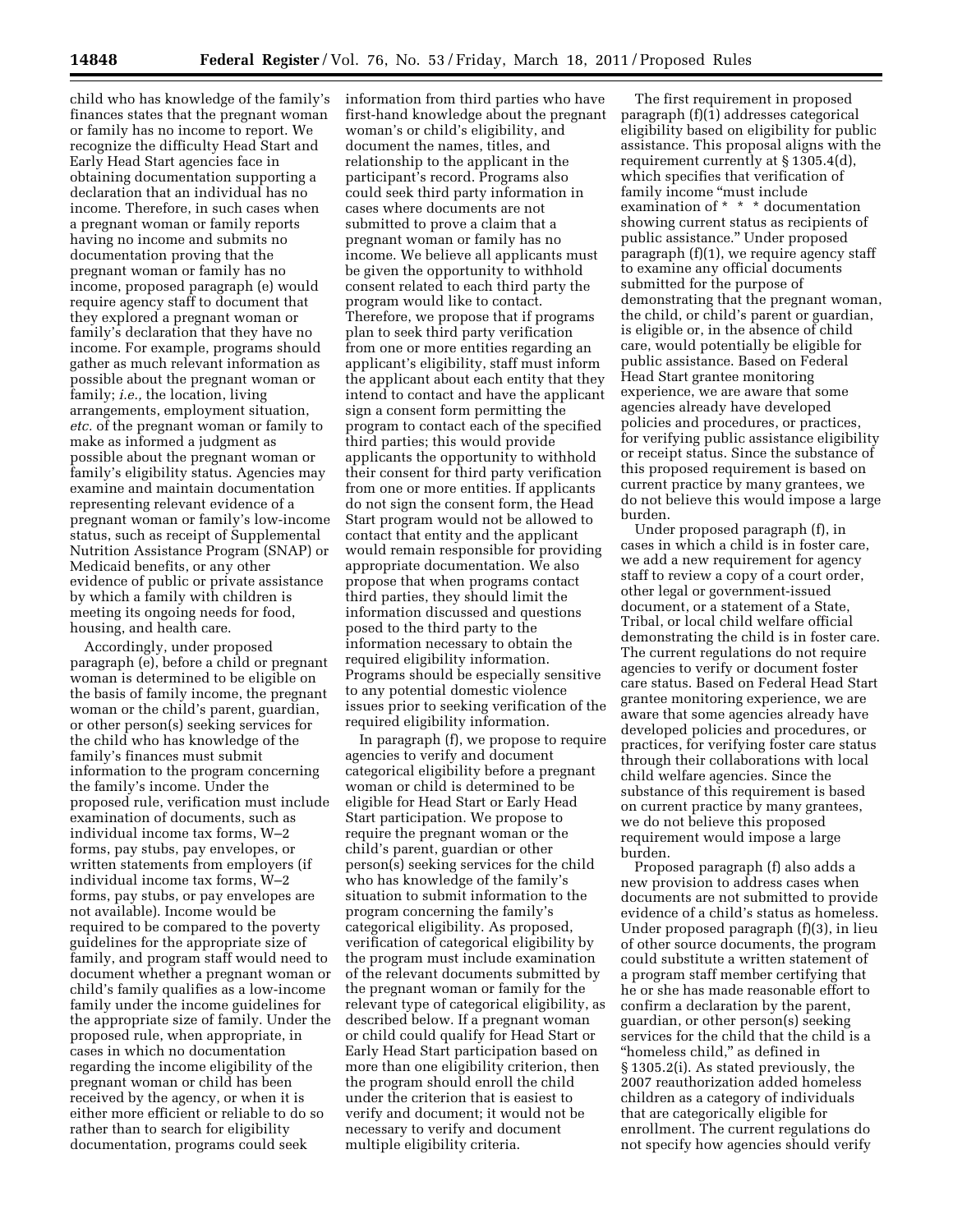that a child is homeless. We believe it is essential for program integrity, especially in light of GAO's recent investigation into allegations that grantees enrolled children who were known by agency staff not to be homeless, to require that homelessness must be verified, and documentation must be maintained in the agency's files (as described in proposed paragraph (g)), in order to prevent cases of fraud in which staff intentionally enroll children based on being homeless despite knowing they are not. We recognize that obtaining verification and documentation of the circumstances that fall within the Federal definition of homeless children can present unique challenges to Head Start and Early Head Start agencies and to vulnerable families. We would encourage agencies to enroll homeless children based on the families' description of their living situation, if that description meets the definition and documentation is not readily available. Statements that describe the living situation also could be accepted from family members and other individuals that are cohabitating temporarily with the family. As proposed, verification of circumstances and collection of documents should be obtained within a reasonable timeframe. In order to verify homelessness, we would encourage grantees to conduct the following types of efforts: Engage their school district homeless liaisons, private and public shelter providers, HUD Continuums of Care, and other homeless service agencies in their service area to assist in the verification and documentation process. We also would urge agencies to exercise care to ensure that their verification activities do not increase the risk that families may be evicted or suffer other resulting adverse consequences. In addition, we would urge agencies to ensure that these efforts do not impose barriers to the enrollment and participation of homeless children in Head Start programs, an important goal expressed in the Head Start Act.

Paragraph (f) proposes that, before a child or pregnant woman is determined to be eligible on the basis of categorical eligibility, the pregnant woman or the child's parent, guardian, or other person(s) seeking services for the child who has knowledge of the family's situation must provide the program with: (1) A copy of official documents demonstrating current eligibility or receipt of public assistance benefits or services by the pregnant woman's or the child's family; (2) a copy of the court order or other legal or governmentissued document or statement of

government child welfare official demonstrating the child is in foster care; or (3) a copy of any other source document that establishes categorical eligibility. Under the proposal, in place of the foregoing documents, the program could substitute a written statement of a program staff member certifying that the staff member has made reasonable efforts to confirm a child is homeless, as defined in proposed § 1305.2(i). The lack of documentation of homelessness should not be a barrier to enrollment. Under the proposal, when appropriate, in cases in which no documentation regarding the income eligibility of the pregnant woman or child has been received by the agency, or when it is either more efficient or reliable to do so rather than to search for eligibility documentation, programs could seek information from third parties who have first-hand knowledge about the pregnant woman's or child's eligibility, and document the names, titles, and relationship to the applicant in the participant's record. As proposed, programs also could seek third party information in cases where documents are not submitted to prove a claim that a pregnant woman or family has no income. We propose that if programs plan to seek third party verification from one or more entities regarding an applicant's eligibility, staff must inform the applicant about each entity that they intend to contact. In addition, the applicant would be required to sign a consent form permitting the program to contact specified third parties; this would provide applicants the opportunity to withhold their consent for third party verification from one or more entities. An applicant must be given the opportunity to withhold consent related to each entity the program would like to contact. If applicants do not sign the consent form the Head Start program could not contact that entity and the applicant would remain responsible for providing appropriate documentation. We propose that when programs contact third parties, they should limit the information discussed and questions posed to the third party to the information necessary to obtain the required eligibility information. Programs should be especially sensitive to any potential domestic violence issues prior to seeking verification of the required eligibility information.

In proposed paragraph (g), we strengthen and supplement current regulatory requirements related to eligibility certification and documentation to respond to GAO's finding that ''the lack of documentation

made it virtually impossible to determine whether only under-income children were enrolled in spots reserved for under-income children'' and its recommendations that we establish ''more stringent income verification requirements, documentation requirements, or both by Head Start employees responsible for certifying family eligibility, such as maintaining income documentation provided by the applicant (*e.g.,* pay stubs or W–2s).'' As previously mentioned, current regulations require a signed statement by an employee of the Head Start program, identifying which documents were examined and stating that the child is eligible to participate in the program, but do not require staff to maintain copies of the documents.

First, this proposed paragraph requires all Head Start and Early Head Start programs to keep an eligibility determination record for each child or pregnant woman as part of the record maintained by the agency on that individual. Proposed paragraph (g)(1) requires this record to include copies of all documents submitted by a pregnant woman or persons seeking services on behalf of a child to the program by such persons or other persons relating to the pregnant woman's or child's eligibility for services and any staff member's notes recording any other information related to eligibility received from any source.

Proposed paragraph (g)(2) requires the record to include a copy of the statements and documents required under proposed paragraphs (e) and (f) (related to income and categorical eligibility). Based on Federal Head Start grantee monitoring experience, we are aware that some agencies already have developed policies and procedures, or practices, for maintaining copies of documents verified during eligibility determination. Since the substance of this requirement is based on current practice by some grantees, we do not believe this proposed requirement would impose a large burden.

Proposed paragraph (g)(3) requires that the record also includes a signed and dated statement by the person seeking services, *i.e.,* the pregnant woman or the child's parent, guardian, or other person seeking services for the child who has knowledge of the family's situation that ''the documents and information that the person provided concerning eligibility are accurate to the best of the person's knowledge.''

Proposed paragraph (g)(4) requires the record to include documentation establishing that an agency staff member has sought to verify the accuracy of the information on eligibility provided to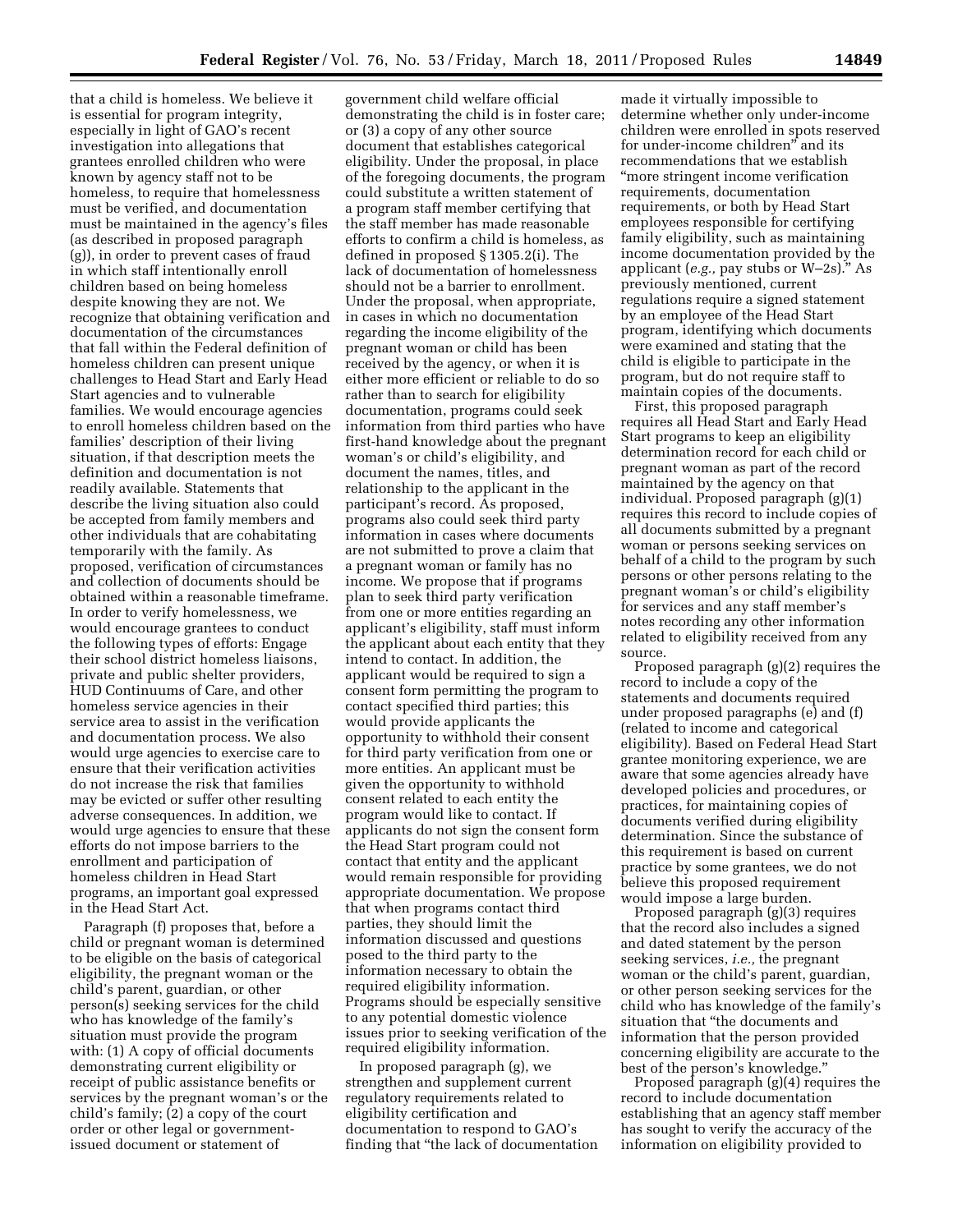the agency by: (i) Conducting an inperson interview with the pregnant woman or the child's parent, guardian, or other person seeking services for the child who has knowledge of the family's situation; and (ii) when appropriate, in cases in which no documentation regarding the income eligibility of the pregnant woman or the child's family or regarding the categorical eligibility of the child based on being homeless has been received by the agency, or when it is either more efficient or reliable to do so rather than to search for eligibility documentation, seeking information from third parties who have first-hand knowledge about the pregnant woman's or child's eligibility, whose names, titles, and affiliations would be recorded in the record. If programs seek third party verification regarding an applicant's eligibility, the record would be required to include the applicant's signed consent form permitting the program to contact each particular third party, as required under proposed paragraphs (e) and (f).

Proposed paragraph (g)(5) requires the eligibility determination record to include documentation of the specific eligibility criterion under which the child or pregnant woman was determined eligible for participation. As stated above, under the proposed rule, if a pregnant woman or child could qualify for Head Start or Early Head Start participation based on more than one eligibility criterion, then the program should enroll the child under the criterion that is easiest to verify and document; it would not be necessary to verify and document multiple eligibility criteria. This includes a record of the income level or relevant eligibility category, as addressed in proposed paragraphs (b) and (c). The first criterion under which the child or pregnant woman could be determined eligible is based on having income below the income guideline for the family size, with the family size used documented, as described in proposed paragraph (b). The second criterion under which the child or pregnant woman could be determined eligible is whether the child's family or pregnant woman is eligible or, in the absence of child care, would potentially be eligible for public assistance, as described in proposed paragraph (c)(1). The third criterion, as stated in proposed paragraph (c)(2), is based on being a homeless child, as defined in proposed § 1305.2(i). The record also would need to include the provision of proposed § 1305.2(i) under which the child was determined to be homeless. The fourth criterion is whether the child is in foster care, as

proposed in paragraph (c)(3). The fifth criterion, as proposed in paragraph (b)(2), is being a pregnant woman or child in the area served who would benefit from such programs but who is not eligible otherwise for services (total enrollment in this category not to exceed 10 percent of the enrollment slots). The sixth criterion under which the pregnant woman or child could be determined eligible, which is described in proposed paragraph (b)(3), is whether the pregnant woman or child's family has income over 100 percent to 130 percent of the income guidelines (total enrollment in this category not to exceed 35 percent of the enrollment slots, in addition to any slots filled under paragraph (b)(2)). The final proposed criterion under which the pregnant woman or child could be determined eligible is whether the pregnant woman or child meets alternative eligibility criteria as permitted under § 1305.4(d) or section 645(a)(2) of the Act.

Proposed paragraph (g)(6) also adds a new Head Start staff certification requirement in direct response to GAO's aforementioned recommendation to establish ''more stringent income verification requirements, documentation requirements, or both by Head Start employees responsible for certifying family eligibility.'' The proposed paragraph requires the record to include a signed and dated statement by the program staff person who made the eligibility determination certifying that the information on eligibility in the file is accurate to the best of the person's knowledge, and based on that information, the person has determined the pregnant woman or child to be eligible for services.

Finally, proposed paragraph (g)(7) specifies the record retention and access requirements for the documents and certifications maintained in each child and pregnant woman's record under this paragraph. These record retention and access practices must be consistent with section 647 of the Head Start Act and the uniform administrative requirement regulations regarding HHS grant awards implemented at 45 CFR 74.53 for awards and subawards to institutions of higher education, hospitals, other nonprofit organizations, and commercial organizations and 45 CFR 92.42 for grants and cooperative agreements to State, local, and Tribal governments. Among other requirements, Section 647 states that all grant recipients to ''keep such records as the Secretary shall prescribe'' and provide ''access for the purpose of audit and examination to any books, documents, papers, and records of the

recipients that are pertinent to the financial assistance received'' under the Head Start Act. A key requirement explained in both 45 CFR 74.53 and 92.42 is that documents shall be retained for a period of three years. Additionally, both of these sections state requirements related to the right of access by the HHS awarding agency, the U.S. Comptroller General, or any of their authorized representatives, to any pertinent books, documents, papers, or other records of recipients in order to make audits, examinations, excerpts, transcripts and copies of such documents. We have included a reference to these longstanding Departmental policies in order to respond to GAO's concerns that agencies were not required to maintain documents related to enrollment. This requirement will ensure that documents and certifications required to be maintained under this paragraph are retained for the appropriate amount of time and are accessible to the Office of Head Start and other Federal agencies, such as the HHS Inspector General and the GAO, as needed for monitoring, audit, investigative, and other purposes.

Proposed paragraph (h) addresses the establishment of agency policies regarding violation of eligibility determination regulations, policies, and procedures. Under this paragraph, we propose that all Head Start and Early Head Start agencies must establish policies and procedures describing the actions that will be taken against agency staff who commit intentional violations of Federal and agency eligibility determination regulations, policies and procedures including enrolling children and pregnant women who staff have not documented as eligible to participate in the program. We believe this proposed requirement is necessary in order to prevent future incidents of fraud like those found in the GAO investigation and to make clear to all agency staff the legal consequences of intentionally committing enrollment fraud.

Proposed paragraph (i), "Training," requires that all Head Start and Early Head Start agencies train all governing body, policy council, management and those staff members who have the responsibility to make participant eligibility determinations on Federal and agency eligibility regulations, policies, and procedures, including verification, certification, and documentation requirements. The requirements in proposed paragraph (i) are an extension of current requirements stated at § 1304.50(g)(1) that grantee and delegate agencies must have written policies that define the roles and responsibilities of the governing body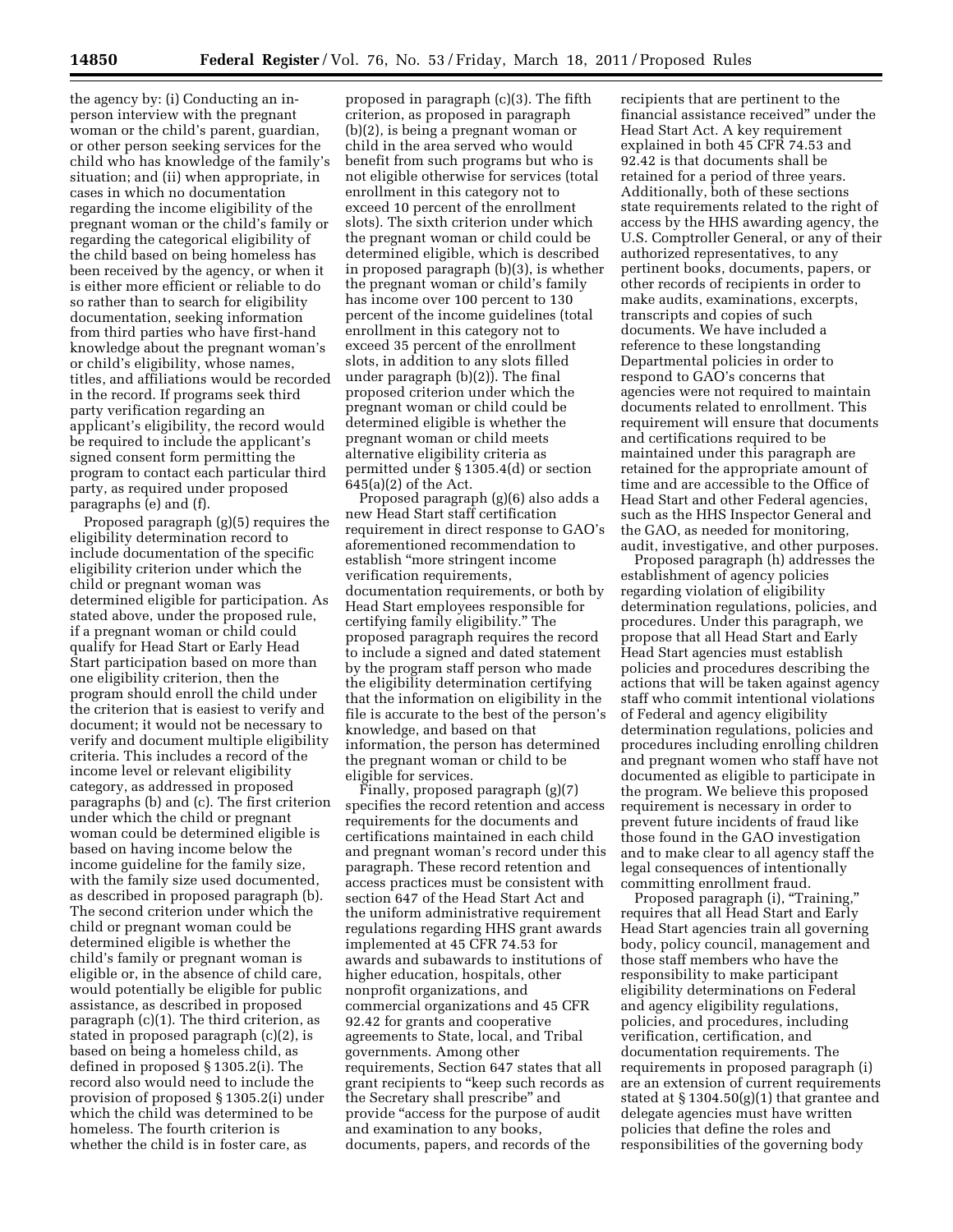members and inform them of the management procedures and functions necessary to implement a high-quality program. They also would expand on current requirements stated at § 1304.52(l) that the training and development requirements that grantee and delegate agencies must implement, including to provide an orientation to new staff, consultants, and volunteers; provide training or orientation to Head Start and Early Head Start governing body members; and provide orientation and ongoing training to Head Start and Early Head Start Policy Council and Policy Committee members to enable them to carry out their program governance responsibilities effectively.

We have communicated to the public and to grantees on several occasions that we would be addressing GAO's findings by strengthening our training requirements. For example, we told GAO after it shared its investigation findings that we would ''make sure that grantee staff received training regarding the proper way to validate income documentation;'' this assurance was documented and shared publicly in GAO's May 18, 2010 testimony in the section entitled ''Corrective Action Briefing.'' In addition, Secretary Sebelius provided notice to all grantees through her May 17, 2010 letter that we would be developing new regulations to

address ''staff training on eligibility criteria and procedures.''

Proposed paragraph (i) specifies that the training must be conducted within 30 days following the effective date of this final rule, and within 30 days of hiring or beginning of tenure of new governing body, policy council, management and those staff members who have the responsibility to make participant eligibility determinations. We propose to require agencies to develop policies regarding how often such training would be provided after the initial training to ensure that governing body, policy council, management and those staff members who have the responsibility to make participant eligibility determinations are aware of all current eligibility determination regulations, policies and procedures. The National Center on Program Management and Fiscal Operations will be developing training assistance on this topic to assist grantees.

We propose to require the training to include explanations of the legal consequences for individuals and agencies that commit fraud related to eligibility determinations, including by intentionally enrolling children or pregnant women that they know are ineligible. Examples of legal consequences to be explained during training include the disallowance of the

agency's Head Start or Early Head Start funds; the determination of deficiencies through the monitoring review process; the suspension or termination of the grant; or individual consequences for the staff involved who intentionally commit fraud. We also would require such training to address methods and strategies for obtaining facts necessary for complete and accurate eligibility determinations. These methods and strategies would need to address treating families with dignity and respect and give due regard for possible issues of domestic violence, stigma, and privacy. We propose to require all agencies to maintain ongoing records of training sessions. Examples of information that would need to be documented include: The dates sessions were conducted, instructor names and titles, and attendee names.

#### **V. Paperwork Reduction Act**

This proposed rule establishes new information collection requirements in § 1305.4(b), (e), (f), and (g). As required by the Paperwork Reduction Act of 1995, codified at 44 U.S.C. 3507, the Administration for Children and Families will submit a copy of these sections to the Office of Management and Budget (OMB) for review and they will not be effective until they have been approved and assigned a clearance number.

| Requirement | Respondents | Annual                                                           | Average<br>burden per<br>respondent<br>(hours) | Total burden<br>hours |
|-------------|-------------|------------------------------------------------------------------|------------------------------------------------|-----------------------|
|             |             |                                                                  |                                                | 20                    |
|             |             | 1,600   (should reflect info collections for<br>each applicant). |                                                | 3.200                 |
|             |             | 1,600   (should reflect info collections for<br>each applicant). |                                                | 3.200                 |

We estimate the costs of implementing these proposed requirements would be approximately \$132,188 annually. We calculated this estimate by multiplying the average hourly salary for family services coordinators (\$20.59) by the estimated total burden hours (6,420).

With respect to these provisions, the Administration for Children and Families will consider comment by the public on this collection of information in the following areas:

• Evaluating whether the proposed collection is necessary for the proper performance of the functions of ACF, including whether the information will have practical utility;

• Evaluating the accuracy of ACF's estimate of the proposed collection of information, including the validity of the methodology and the assumptions used;

• Enhancing the quality, usefulness, and clarity of the information to be collected; and

• Minimizing the burden of the collection of information on those who are to respond, including through the use of appropriate automated, electronic, mechanical, or other technology, *e.g.,* permitting electronic submission of responses.

OMB is required to make a decision concerning the collection of information contained in this proposed regulation between 30 and 60 days after publication of this document in the **Federal Register**. Therefore, a comment is best assured of having its full effect

if OMB receives it within 30 days of publication. This does not affect the deadline for the public to comment to the Department on the regulations. Written comments to OMB for the proposed information collection should be sent directly to the following: Office of Management and Budget, either by fax to 202–395–6974 or by e-mail to OIRA at *[submission@omb.eop.gov.](mailto:submission@omb.eop.gov)*  Please mark faxes and e-mails to the attention of the desk officer for ACF.

# **VI. Regulatory Flexibility Act**

The Secretary certifies that, under 5 U.S.C. 605(b), as enacted by the Regulatory Flexibility Act (Pub. L. 96– 354), this proposed rule will not result in a significant economic impact on a substantial number of small entities.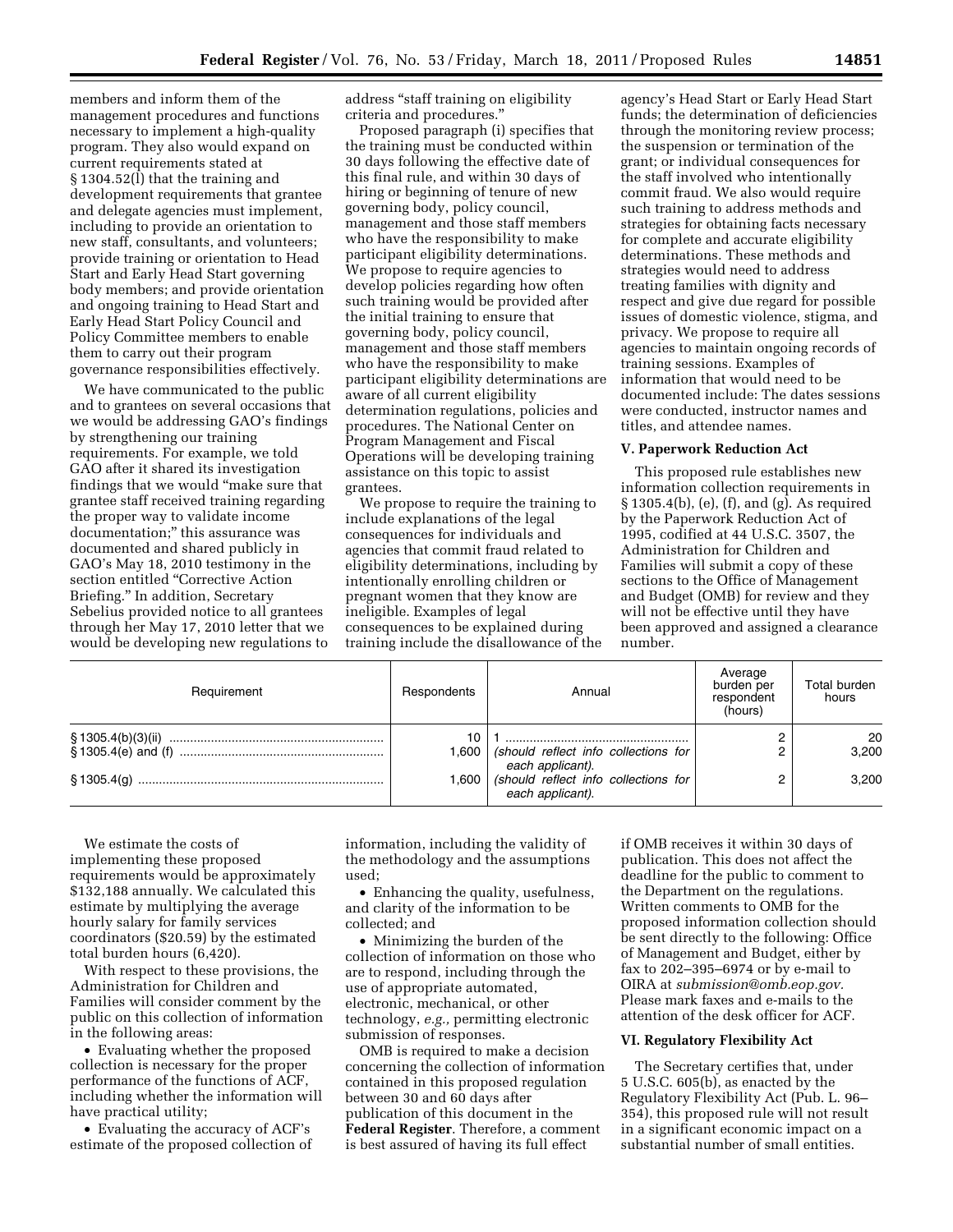This proposed rule primarily is intended to ensure accountability for Federal funds consistent with the purposes of the Head Start Act and is not duplicative of other requirements. We believe this proposed rule implements the aims of the Head Start Act, as amended, to improve the effectiveness of Head Start programs while preserving the ability of Head Start grantees to continue using creativity and innovation to promote the school readiness of low-income children.

Specifically, as noted under the Paperwork Reduction Act section of this preamble, we estimate the cost of implementing the proposed new reporting requirements would be approximately \$132,188 annually, which when applied to all 1,600 grantees nationally, results in a cost per grantee of less than \$85. In developing this estimate, we assumed that each of the 1,600 Head Start and Early Head Start grantees would spend an additional four hours beyond what they spend currently to conduct the proposed new eligibility verification, certification, and documentation procedures, as required by paragraphs (e) through (g). Included in our estimated annual costs are the minimal costs incurred by those grantees that choose to serve additional pregnant women and children per the authority granted at section 645(a)(1)(B)(iii)(II) of the Head Start Act, and therefore would be required to comply with the annual reporting requirements described in section 645(a)(1)(B)(iv) of the Head Start Act and paragraph (b)(3)(ii) of this proposed rule. Since no grantees have taken the opportunity to serve additional pregnant women and children per the authority granted at section 645(a)(1)(B)(iii)(II) of the Head Start Act to date, our reasonable expectation is that approximately 10 grantees per year might choose to use this authority in the future, at a total estimated cost of \$412 per year.

We request public comments on whether we have adequately considered all costs for small entities.

### **VII. Regulatory Impact Analysis**

Executive Order 12866 requires that regulations be reviewed to ensure that they are consistent with the priorities and principles set forth in the Executive Order. The Department has determined that this Notice of Proposed Rulemaking is consistent with these priorities and principles. These regulations incorporate statutory changes to the Head Start program enacted in the Improving Head Start for School Readiness Act of 2007 and strengthen

procedures to determine, verify, certify, and maintain records regarding eligibility for Head Start and Early Head Start program enrollment. We have consulted with the Office of Management and Budget (OMB) and determined that these proposed rules meet the criteria for a significant regulatory action under E.O. 12866.

ACF does not believe there would be a significant economic impact from this proposed regulatory action. Based on our estimate described under the Paperwork Reduction Act section of this preamble, the total cost would fall well below the \$100 million threshold. The estimated total cost of implementation of these rules for all grantees is approximately \$132,188 annually.

# **VIII. Unfunded Mandates Reform Act of 1995**

Section 202 of the Unfunded Mandates Reform Act of 1995 requires that a covered agency prepare a budgetary impact statement before promulgating a rule that includes any Federal mandate that may result in the expenditure by State, local, and Tribal governments, in the aggregate, or by the private sector, of \$100 million or more in any one year. If an agency must prepare a budgetary impact statement, section 205 requires that it select the most cost-effective and least burdensome alternative that achieves the objectives of the rule consistent with the statutory requirements. Section 203 requires a plan for informing and advising any small government that may be significantly or uniquely impacted. The Department has determined that this proposed rule would not impose a mandate that will result in the expenditure by State, local, and Tribal governments, in the aggregate, or by the private sector, of more than \$100 million in any one year.

### **IX. Congressional Review**

This regulation is not a major rule as defined in 5 U.S.C. Chapter 8.

#### **X. Executive Order 13132**

Executive Order 13132, Federalism, requires that Federal agencies consult with State and local government officials in the development of regulatory policies with federalism implications. This proposed rule will not have substantial direct impact on the States, on the relationship between the National Government and the States, or on the distribution of power and responsibilities among the various levels of government. Therefore, in accordance with section 6 of Executive Order 13132, it is determined that this proposed rule does not have sufficient

federalism implications to warrant the preparation of a federalism summary impact statement.

## **XI. Treasury and General Government Appropriations Act of 1999**

Section 654 of the Treasury and General Government Appropriations Act of 1999 (Pub. L. 105–277) requires Federal agencies to issue a Family Policymaking Assessment for any rule that may affect family well-being. This proposed rule would not have any impact on the autonomy or integrity of the family as an institution. Accordingly, HHS has concluded that it is not necessary to prepare a Family Policymaking Assessment.

## **List of Subjects in 45 CFR Part 1305**

Education of disadvantaged, Grant programs/social programs, Individuals with disabilities.

(Catalog of Federal Domestic Assistance Program Number 93.600, Project Head Start)

Dated: September 14, 2010.

### **David A. Hansell,**

*Acting Assistant Secretary for Children and Families.* 

Approved: December 22, 2010.

## **Kathleen Sebelius,**

*Secretary.* 

For the reasons set forth in the preamble, we propose to amend Part 1305 of 45 CFR Chapter XIII as follows:

# **PART 1305—ELIGIBILITY, RECRUITMENT, SELECTION, ENROLLMENT, AND ATTENDANCE IN HEAD START**

1. The authority citation for part 1305 is revised to read as follows:

**Authority:** 42 U.S.C. 9801 *et seq.,* 5 U.S.C. 553(b).

2. Amend § 1305.2 by:

- a. Revising paragraph (g)
- b. Redesignating paragraphs (i)

through  $(s)$  as paragraphs  $(j)$  through  $(t)$ ; b. Adding a new paragraph (i); and

c. Revising newly redesignated paragraphs  $(k)$  and  $(m)$ .

The revisions and addition read as follows:

#### **§ 1305.2 Definitions.**

\* \* \* \* \* (g) Head Start or Early Head Start eligible means a child or pregnant woman who meets the requirements for age and family income or categorical eligibility or, if applicable, the requirements established by a grantee under section 645(a)(2) of the Head Start Act or by a Head Start program operated by an Indian Tribe under 45 CFR 1305.4(d).

\* \* \* \* \*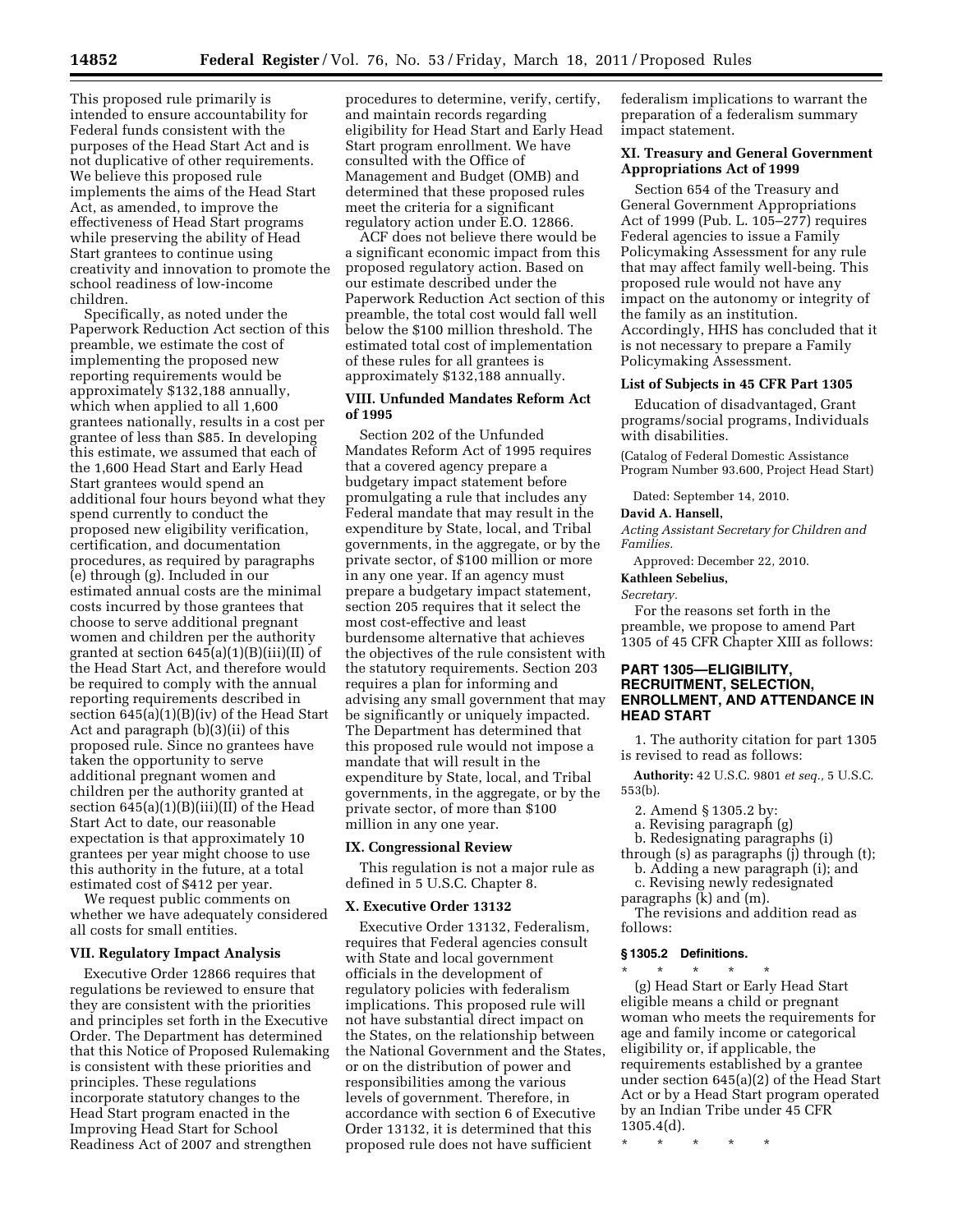(i) Homeless children:

(1) Means individuals who lack a fixed, regular, and adequate nighttime residence (within the meaning of 42 U.S.C. 11302(a)(1)); and

(2) Includes—

(i) Children and youths who are sharing the housing of other persons due to loss of housing, economic hardship, or a similar reason; are living in motels, hotels, trailer parks, or camping grounds due to the lack of alternative adequate accommodations; are living in emergency or transitional shelters; are abandoned in hospitals; or are awaiting foster care placement;

(ii) Children and youths who have a primary nighttime residence that is a public or private place not designed for or ordinarily used as a regular sleeping accommodation for human beings (within the meaning of 42 U.S.C. 11302(a)(2)(C));

(iii) Children and youths who are living in cars, parks, public spaces, abandoned buildings, substandard housing, bus or train stations, or similar settings; and

(iv) Migratory children (as such term is defined in 20 U.S.C. 6399) who qualify as homeless for the purposes of this part because the children are living in circumstances described in paragraphs (i)(2)(i) through (iii) of this section.

\* \* \* \* \* (k) Income guidelines means the official poverty line specified in section 637(19) of the Head Start Act.

\* \* \* \* \* (m) Low-income family means a family whose total income before taxes is equal to, or less than, the income guidelines.

\* \* \* \* \* 3. Revise § 1305.4 to read as follows:

## **§ 1305.4 Determining, verifying, and documenting eligibility.**

(a) *Age eligibility.* Except as provided in section 645(a)(2) of the Head Start Act:

(1) To be age eligible for Early Head Start services:

(i) A child must be an infant or toddler between the ages of zero and three years old.

(ii) A pregnant woman may be any age.

(2) To be age eligible for Head Start services, a child must be at least three years old by the date used to determine eligibility for public school in the community in which the Head Start program is located and not older than the age of required school attendance, except in cases where the Head Start program's approved grant provides

specific authority to serve younger children. Examples of such exceptions are programs serving children of migrant and seasonal farmworker families.

(b) *Income eligibility.* Except as provided in section 645(a)(2) of the Head Start Act:

(1) Age eligible children and pregnant women from low-income families shall be eligible for participation in Head Start and Early Head programs.

(2) To a reasonable extent, but not to exceed 10 percent of participants, participants may include age eligible children and pregnant women in the area served who would benefit from Head Start or Early Head Start programs, who are not eligible under paragraphs (b)(1) or (c) of this section.

(3) From the area served, an additional 35 percent of participants may include pregnant women and age eligible children whose families have incomes over 100 percent but below 130 percent of the income guidelines who also are not eligible under paragraphs (b)(1) or (c) of this section, if:

(i) Prior to serving the children and pregnant women eligible under paragraph (b)(3) of this section, the agency involved establishes and implements outreach, prioritization, and enrollment policies and procedures that ensure such agency is meeting the needs of children and pregnant women eligible under paragraphs (b)(1) or (c) of this section and children with disabilities eligible under paragraph (b)(2) of this section; and

(ii) Any agency serving additional children and pregnant women under this paragraph must report annually to the Secretary the information required at section 645(a)(1)(B)(iv) of the Head Start Act.

(c) *Categorical eligibility.* Pregnant women and age eligible children are categorically eligible for enrollment in Head Start and Early Head Start if:

(1) The pregnant woman or the child's family is eligible or, in the absence of child care, would potentially be eligible for public assistance;

(2) The child is homeless, as defined in § 1305.2(i); or

(3) The child is in foster care, as defined in § 1355.20(a).

(d) *Special rule for Indian Tribes.*  Notwithstanding paragraph (b)(2) of this section, a Head Start or Early Head Start program operated by an Indian Tribe may enroll more than 10 percent of its children from families whose incomes exceed the low-income guidelines or are not categorically eligible when the following conditions are met:

(1) All children from Indian and non-Indian families living on the reservation that meet the low-income guidelines or are categorically eligible who wish to be enrolled in the program are served by the program;

(2) All children from income-eligible or categorically-eligible Indian families native to the reservation living in nonreservation areas, approved as part of the Tribe's service area, who wish to be enrolled in the program are served by the program. In those instances in which the non-reservation area is not served by another Head Start or Early Head Start program, the Tribe must serve all of the income-eligible and categorically-eligible Indian and non-Indian children whose families wish to enroll them in the program prior to serving over-income children.

(3) The Tribe has the resources within its grant or from other non-Federal sources to enroll children from families whose incomes exceed the low-income guidelines or are not categorically eligible without using additional funds from HHS intended to expand Head Start or Early Head Start services; and

(4) At least 51 percent of the children to be served by the program are from families that meet the income-eligibility guidelines or are categorically eligible.

(5) Programs which meet the conditions of this paragraph (d) must annually set criteria that are approved by the Policy Council and the Tribal Council for selecting over-income children who would benefit from such a program.

(e) *Income verification.* Before a pregnant woman or child is determined to be eligible on the basis of family income, the pregnant woman or the child's parent, guardian or other person(s) seeking services for the child who has knowledge of the family's finances must submit information to the program concerning the family's income. Verification must include examination of documents such as individual income tax forms, W–2 forms, pay stubs, pay envelopes, or written statements from employers (if Individual Income Tax Forms, W–2 forms, pay stubs, or pay envelopes are not available). Income must be compared to the poverty guidelines for the appropriate size of family, and program staff must document whether a pregnant woman or child's family qualifies as a low-income family under the income guidelines for the appropriate size of family. When appropriate, in cases in which no documentation regarding the income eligibility of the pregnant woman or child has been received by the agency, or when it is either more efficient or reliable to do so rather than to search for eligibility documentation, programs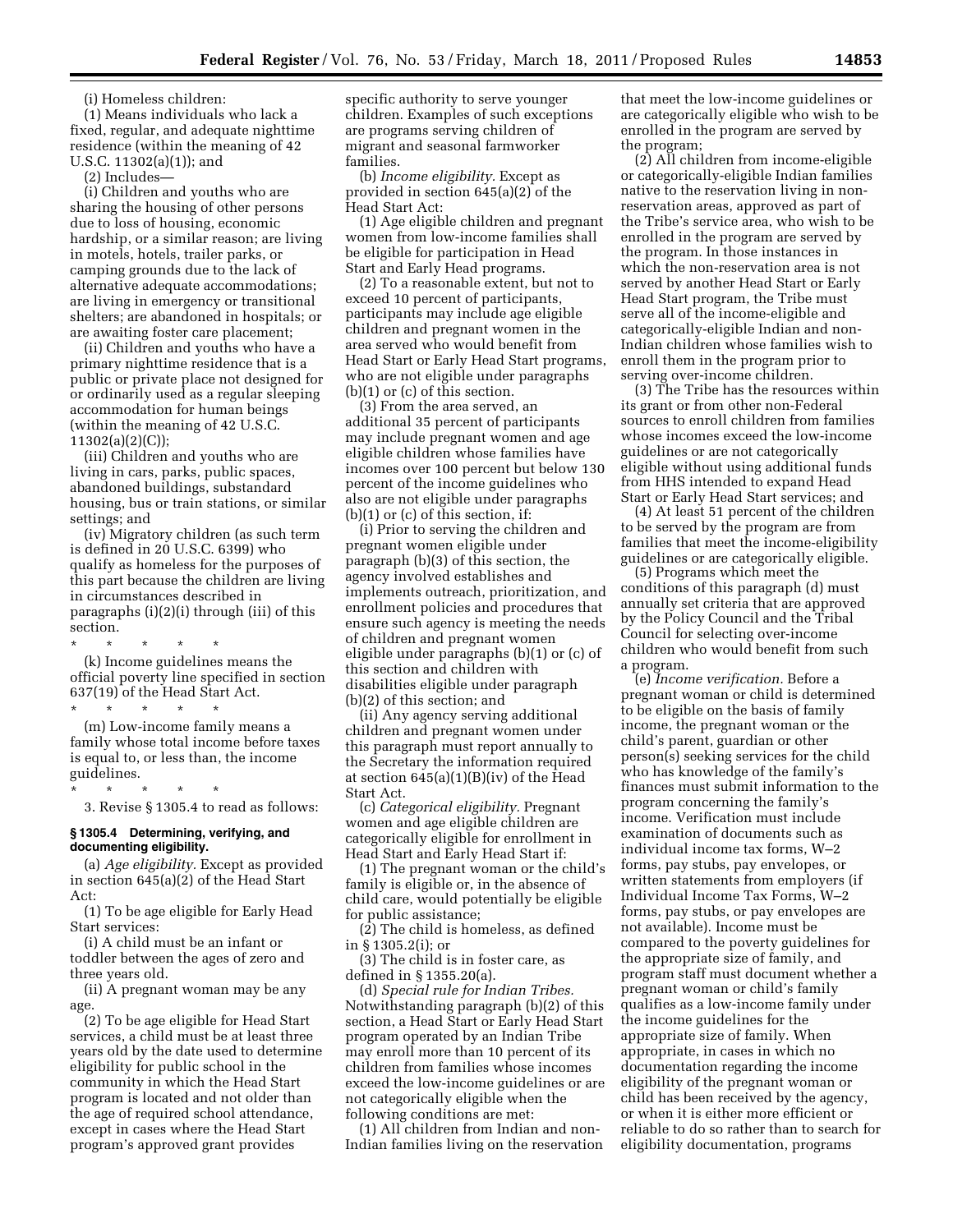may seek information from third parties who have first-hand knowledge about the pregnant woman's or child's eligibility, and document the names, titles, and relationship to the applicant in the participant's record. Programs also may seek third party information in cases where documents are not submitted to prove a claim that a pregnant woman or family has no income. If programs plan to seek third party verification from one or more entities regarding an applicant's eligibility, staff must inform the applicant about each entity that they intend to contact. In addition, the applicant must sign a consent form permitting the program to contact specified third parties; this provides applicants the opportunity to withhold their consent for third party verification from one or more entities. An applicant must be given the opportunity to withhold consent related to each entity the program would like to contact. If applicants do not sign the consent form the Head Start program may not contact that entity and the applicant remains responsible for providing appropriate documentation. When programs contact third parties, they should limit the information discussed and questions posed to the third party to the information necessary to obtain the required eligibility information. Programs should be especially sensitive to any potential domestic violence issues prior to seeking verification of the required eligibility information.

(f) *Verification of categorical eligibility.* (1) Before a pregnant woman or child is determined to be eligible on the basis of categorical eligibility, the pregnant woman or the child's parent, guardian, or other person(s) seeking services for the child who has knowledge of the family's situation must submit information to the program concerning the family's categorical eligibility. Verification of categorical eligibility by the program must include examination of the following documents:

(i) A copy of official documents demonstrating that the pregnant woman or the child, child's parent, or guardian, is eligible, or in the absence of child care, would potentially be eligible for public assistance;

(ii) A copy of the court order or other legal or government-issued document or statement of a government child welfare official demonstrating the child is in foster care; or

(iii) A copy of any other source document that establishes categorical eligibility.

(2) In place of the foregoing documents, the program can substitute a written statement of a program staff member certifying that the staff member has made reasonable efforts to confirm a child is homeless, as defined in § 1305.2(i). The lack of documentation of homelessness should not be a barrier to enrollment. When appropriate, in cases in which no documentation regarding the eligibility of the pregnant woman or child has been received by the agency, or when it is either more efficient or reliable to do so rather than to search for eligibility documentation, programs may seek information from third parties who have first-hand knowledge about the pregnant woman's or child's eligibility, and document the names, titles, and relationship to the applicant in the participant's record. Programs also may seek third party information in cases where documents are not submitted to prove a claim that a pregnant woman or family has no income. If programs plan to seek third party verification from one or more entities regarding an applicant's eligibility, staff must inform the applicant about each entity that they intend to contact and the applicant must sign a consent form permitting the program to contact each of the specified third parties; this provides applicants the opportunity to withhold their consent for third party verification related to each entity the program would like to contact. If applicants do not sign the consent form the Head Start program may not contact that entity and the applicant remains responsible for providing appropriate documentation. When programs contact third parties, they should limit the information discussed and questions posed to the third party to the information necessary to obtain the required eligibility information. Programs should be especially sensitive to any potential domestic violence issues prior to seeking verification of the required eligibility information.

(g) *Records and Certification.* A Head Start or Early Head Start program must keep an eligibility determination record for each pregnant woman or child as part of the record maintained by the agency on that individual, which must include:

(1) Copies of all documents submitted by a pregnant woman or persons seeking services on behalf of a child to the program by such persons or other persons relating to the pregnant woman's or child's eligibility for services and any staff member's notes recording any other information related to eligibility received from any source;

(2) A copy of the statements and documents required under paragraphs (e) and (f) of this section;

(3) A signed and dated statement by the person seeking services certifying that the documents and information that the person provided concerning eligibility are accurate to the best of the person's knowledge;

(4) Documentation establishing that an agency staff member has sought to verify the accuracy of the information on eligibility provided to the agency by:

(i) Conducting an in-person interview with the pregnant woman or the child's parent, guardian, or other person(s), seeking services for the child who has knowledge of the family's situation; and

(ii) When appropriate, in cases in which no documentation regarding the income eligibility of the pregnant woman or the child's family or regarding the categorical eligibility of the pregnant woman or child has been received by the agency, or when it is either more efficient or reliable to do so rather than to search for eligibility documentation, seeking information from third parties who have first-hand knowledge about the pregnant woman's or child's eligibility, whose names, titles, and affiliations will be documented in the record, and the applicant's signed consent form permitting the program to contact each particular third party, as required under paragraphs (e) and (f) of this section;

(5) A record of the eligibility criterion under which the pregnant woman or child was determined eligible as:

(i) Having income below the income guideline for the family size, with the family size used documented;

(ii) Being eligible or, in the absence of child care, being potentially eligible for public assistance;

(iii) Being a homeless child, including the specific provision of § 1305.2(i) under which the child was determined to be homeless;

(iv) Being a child in foster care;

(v) Being a pregnant woman or child in the area served who would benefit from such programs but who is not otherwise eligible for services (total enrollment in this category not to exceed 10 percent of the enrollment slots);

(vi) Being a pregnant woman or child from a family with income over 100 percent but below 130 percent of the income guidelines (total enrollment in this category not to exceed 35 percent of the enrollment slots, in addition to any slots filled under paragraph (b)(2) of this section; or

(vii) Meeting alternative eligibility criteria as permitted under paragraph (d) of this section or section 645(a)(2) of the Head Start Act; and

(6) A signed and dated statement by the program staff person who made the